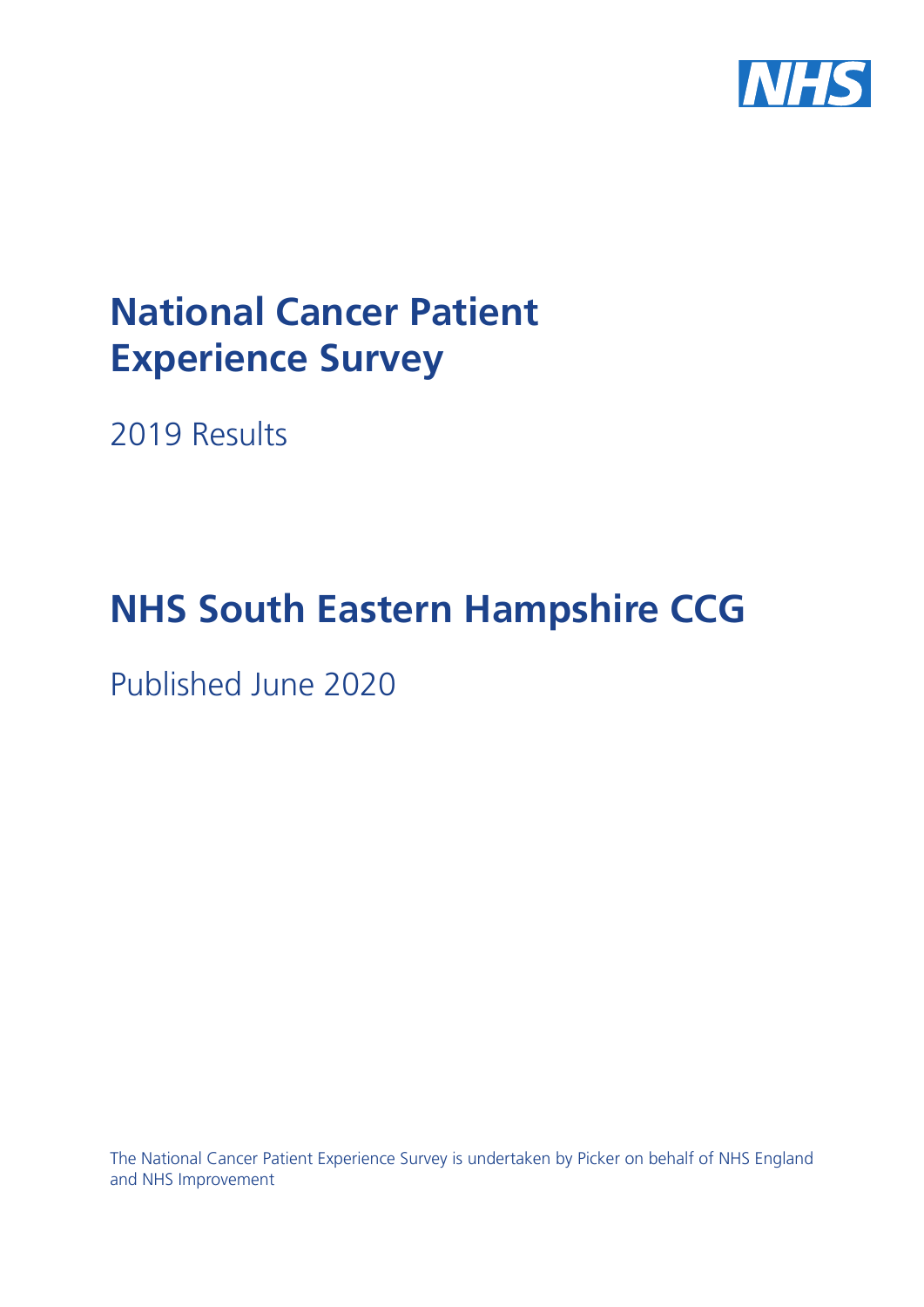# **Executive Summary** Case Mix Adjusted scores

### **Cancer Dashboard Questions**

The following seven questions are included in phase 1 of the Cancer Dashboard developed by Public Health England and NHS England:

Q61. Patient's average rating of care scored from very poor to very good

| $\Omega$ | $\overline{2}$                                                | 3 | 5 | 6 | 7 | 8   | 9 | 10                                                                                            |  |
|----------|---------------------------------------------------------------|---|---|---|---|-----|---|-----------------------------------------------------------------------------------------------|--|
|          |                                                               |   |   |   |   | 8.8 |   |                                                                                               |  |
| 80%      |                                                               |   |   |   |   |     |   | Q18. Patient definitely involved as much as they wanted in decisions about care and treatment |  |
|          |                                                               |   |   |   |   |     |   | Q19. Patient given the name of a CNS who would support them through their treatment           |  |
|          | Q20. Patient found it very or quite easy to contact their CNS |   |   |   |   |     |   |                                                                                               |  |
| 88%      |                                                               |   |   |   |   |     |   | Q39. Patient always felt they were treated with respect and dignity while in hospital         |  |
|          | leaving hospital                                              |   |   |   |   |     |   | Q41. Hospital staff told patient who to contact if worried about condition or treatment after |  |
| 55%      | treatment                                                     |   |   |   |   |     |   | Q55. General practice staff definitely did everything they could to support patient during    |  |

### **Questions Outside Expected Range**

|                                                                                                                    |            | Case Mix Adjusted Scores   |                            |                   |
|--------------------------------------------------------------------------------------------------------------------|------------|----------------------------|----------------------------|-------------------|
|                                                                                                                    | 2019 Score | Lower<br>Expected<br>Range | Upper<br>Expected<br>Range | National<br>Score |
| Q20. Patient found it very or quite easy to contact their CNS                                                      | 91%        | 80%                        | 90%                        | 85%               |
| O50. Patient given enough information about whether chemotherapy was working in a<br>completely understandable way | 75%        | 60%                        | 75%                        | 68%               |

|                                                                                            |            | Case Mix Adjusted Scores   |                            |                   |
|--------------------------------------------------------------------------------------------|------------|----------------------------|----------------------------|-------------------|
|                                                                                            | 2019 Score | Lower<br>Expected<br>Range | Upper<br>Expected<br>Range | National<br>Score |
| O15. Patient felt possible side effects were definitely explained in an understandable way | 68%        | 68%                        | 78%                        | 73%               |
| Q24. Hospital staff gave information on getting financial help or possible benefits        | 54%        | 55%                        | 71%                        | 63%               |
| Q57. Patient given a care plan                                                             | 30%        | 31%                        | 44%                        | 38%               |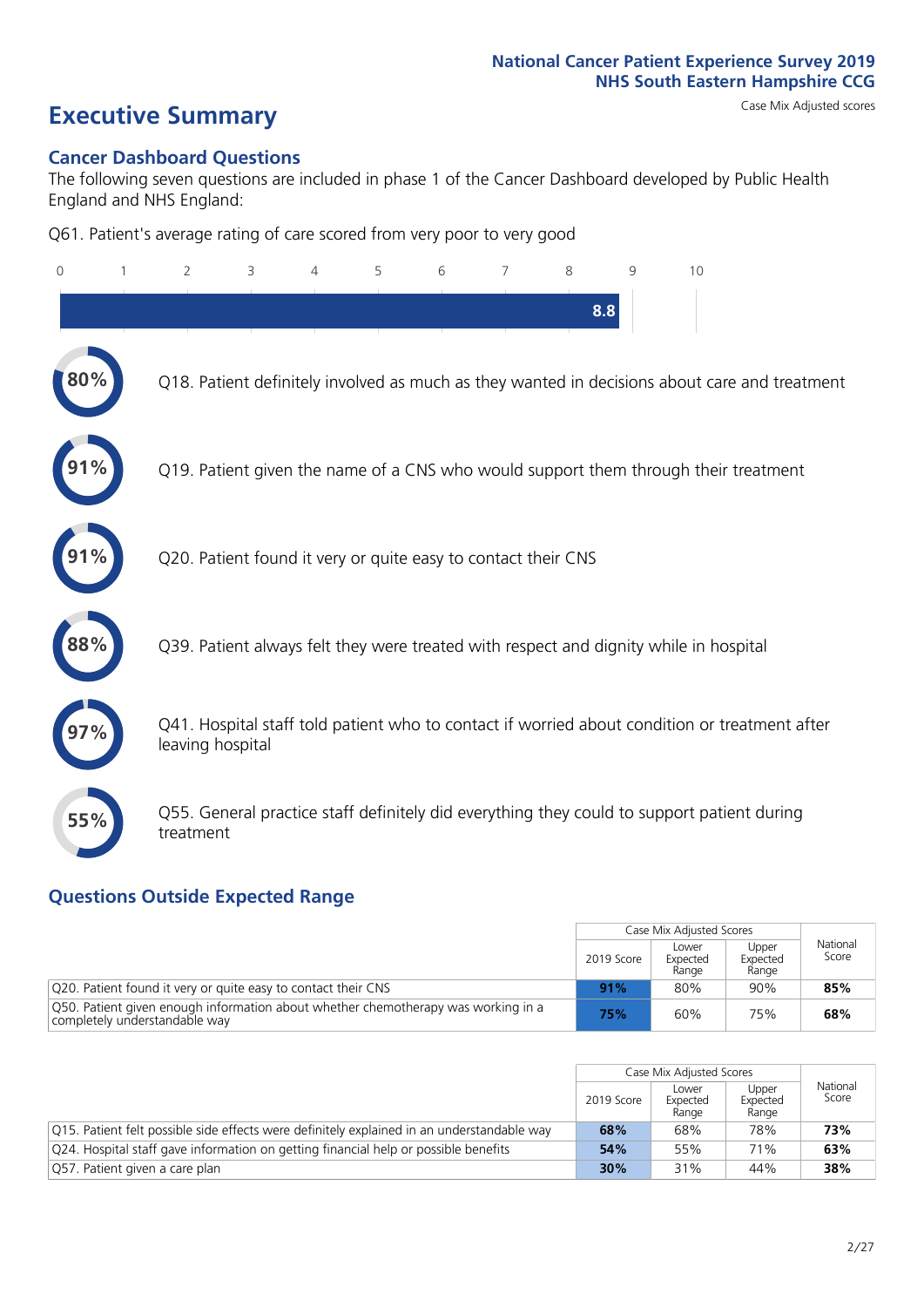### **Introduction**

The National Cancer Patient Experience Survey 2019 is the ninth iteration of the survey first undertaken in 2010. It has been designed to monitor national progress on cancer care; to provide information to drive local quality improvements; to assist commissioners and providers of cancer care; and to inform the work of the various charities and stakeholder groups supporting cancer patients.

The survey was overseen by a national Cancer Patient Experience Advisory Group. This Advisory Group set the principles and objectives of the survey programme and guided questionnaire development. The survey was commissioned and managed by NHS England. The survey provider, Picker, is responsible for designing, running and analysing the survey.

The 2019 survey involved 143 NHS Trusts. Out of 111,366 people, 67,858 people responded to the survey, yielding a response rate of 61%.

## **Methodology**

### **Eligibility, eldwork and survey methods**

The sample for the survey included all adult (aged 16 and over) NHS patients, with a confirmed primary diagnosis of cancer, discharged from an NHS Trust after an inpatient episode or day case attendance for cancer related treatment in the months of April, May and June 2019. The fieldwork for the survey was undertaken between December 2019 and March 2020.

As in the previous four years, the survey used a mixed mode methodology. Questionnaires were sent by post, with two reminders where necessary, but also included an option to complete the questionnaire online. A Freephone helpline and email was available for respondents to opt out, ask questions about the survey, enable them to complete their questionnaire over the phone and provide access to a translation and interpreting facility for those whose first language was not English.

### **Case-mix adjustment**

Both unadjusted and adjusted scores are presented in this report. Case-mix adjusted scores allows us to account for the impact that differing patient populations might have on results. By using the case-mix adjusted estimates we can obtain a greater understanding of how a CCG is performing given their patient population. The factors taken into account in this case-mix adjustment are gender, age, ethnic group, deprivation, and tumour group.

### **Scoring methodology**

Fifty-two questions from the questionnaire are scored as these questions relate directly to patient experience. For all but one question (Q61), scores are presented as the percentage of positive responses out of all scored responses. For Q61, respondents rate their overall care on a scale of 0 to 10, of which the average was calculated for this question's presented score. The percentages in this report have been rounded to the nearest percentage point. Therefore, in some cases the figures do not appear to add up to 100%.

### **Statistical significance**

In the reporting of 2019 results, appropriate statistical tests have been undertaken to identify unadjusted scores for which the change over time is 'statistically significant'. Thirty-seven scored questions in 2019 have been compared with those of 2018 and a statistically significant change between the two years has been reported where identified.

For the scored questions that are comparable beyond 2018, statistically significant change over the five years has also been reported where identified. A statistically significant difference means that the change in the result is very unlikely to have occurred by sampling variation.

### **Suppression**

### **Question-level suppression**

For scores where the base size per question is  $<$ 21, the score will be suppressed and replaced with an asterisk (\*). The base size will include neutral response options.

### **Double suppression**

If any group within a particular sub-group breakdown (such as the tumour group breakdown) has <21 responses, then the figure for this particular group is suppressed and replaced with an asterisk (\*). If there is only one group within the sub-group breakdown that has <21 respondents, and is therefore suppressed, the group with the next lowest number of respondents is also supressed and replaced with an asterisk (\*) (regardless if it is greater than or less than 21).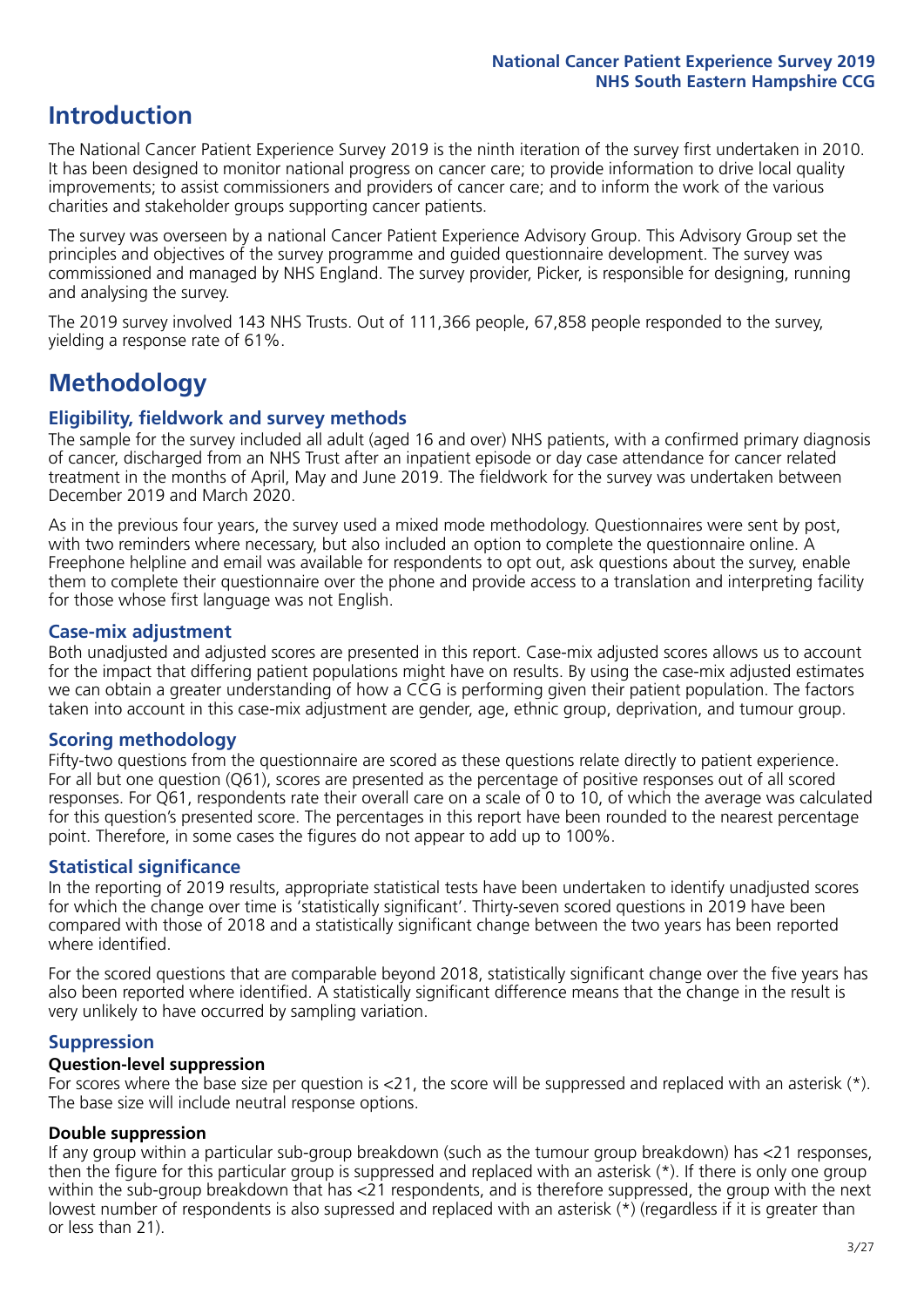### **Understanding the results**

This report shows how this CCG scored for each question in the survey, compared with national results and previous year's results. It is aimed at helping individual CCGs to understand their performance and identify areas for local improvement. Below is a description of the type of results presented within this report and how to understand them.

### **Expected range charts**

The expected range charts in this report show a bar with the lowest and highest score received for each question nationally. Within this bar, an expected range is given (in grey) and a black diamond represents the actual score for this CCG.

CCGs whose score is above the upper limit of the expected range (in the dark blue) are positive outliers, with a score statistically significantly higher than the national mean. This indicates that the CCG performs better than what CCGs of the same size and demographics are expected to perform. The opposite is true if the score is below the lower limit of the expected range (in the light blue); these are negative outliers. For scores within the expected range (in the grey), the score is what we would expect given the CCG's size and demographics.

### **Comparability tables**

The comparability tables show the 2018 and 2019 unadjusted scores for this CCG for each scored question. If there is a significant change from 2018 and 2019 or overall from 2015 to 2019, an arrow will be presented for the direction of change. The adjusted 2019 score will also be presented for each scored question along with the lower and upper expected range and national score. Scores above the upper limit of the expected range will be highlighted dark blue, scores below the lower limit of the expected range will be highlighted light blue, and scores within the lower and upper limit of the expected ranges will be highlighted grey.

### **Tumour type tables**

The tumour type tables show the unadjusted scores for each scored question for each of the 13 tumour groups. The national score for that tumour group is also shown. Unadjusted scores for the same tumour type across different CCGs may not be comparable, as they do not account for the impact that differing patient populations might have on results. Central nervous system is abbreviated as 'CNS' and lower gastrointestinal tract is abbreviated as 'LGT' throughout this report.

### **Year on year charts**

The year on year charts show five columns representing the unadjusted scores of the last five years (2015, 2016, 2017, 2018 and 2019) for each scored question.

### **Notes on specific questions**

Following the development phase of the 2019 survey, several changes were made to the questionnaire. Six scored questions were amended (Q5, Q18, Q30, Q35, Q56 and Q60) and one non-scored question (Q29) was amended that impacted the comparability of questions Q30 to Q41. Of all questions changed or impacted by change, only Q60 is presented with historical comparisons; though the results should be interpreted with caution.

### **Unadjusted data and case-mix adjusted data**

Unadjusted data should be used to see the actual responses from patients relating to the CCG. Case-mix adjusted data, together with expected ranges, should be used to understand whether the results are significantly higher or lower than national results taking account of the patient mix.

### **Further information**

This research was carried out in accordance with the international standard for organisations conducting social research (accreditation to ISO20252:2012; certificate number GB08/74322). The 2019 survey data has been produced and published in line with the Code of Practice for Official Statistics.

For more information on the methodology, please see the Technical Document. It can be viewed along with the 2019 questionnaire and survey quidance on the website at [www.ncpes.co.uk](https://www.ncpes.co.uk/supporting-documents). For all other outputs at National, Trust, CCG and Cancer Alliance level, please see the PDF reports, Excel tables and dashboards at [www.ncpes.co.uk.](https://www.ncpes.co.uk/current-results)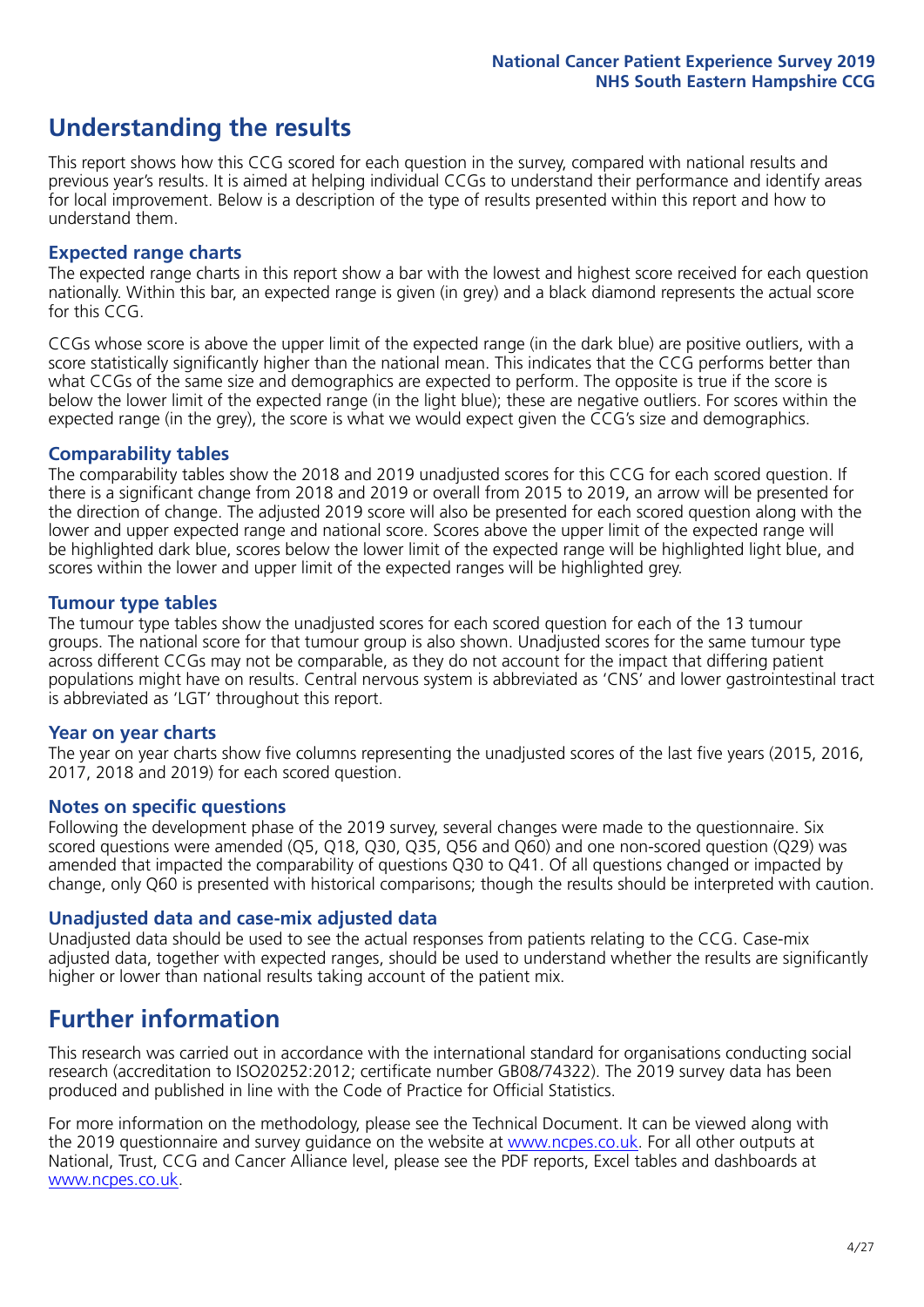### **Response Rate**

### **Overall Response Rate**

336 patients responded out of a total of 488 patients, resulting in a response rate of 69%.

|          | Sample Size | Adjusted<br>Sample | Completed | Response Rate |
|----------|-------------|--------------------|-----------|---------------|
| CCG      | 510         | 488                | 336       | 69%           |
| National | 119,855     | 111.366            | 67,858    | 61%           |

### **Respondents by Survey Type**

|                            | Number of<br>Respondents |
|----------------------------|--------------------------|
| Online                     | 46                       |
| Paper                      | 290                      |
| Phone                      |                          |
| <b>Translation Service</b> |                          |

### **Respondents by Tumour Group**

|                      | Number of<br>Respondents |
|----------------------|--------------------------|
| <b>Brain / CNS</b>   | ∩                        |
| <b>Breast</b>        | 82                       |
| Colorectal / LGT     | 27                       |
| Gynaecological       | 19                       |
| Haematological       | 80                       |
| <b>Head and Neck</b> | 7                        |
| Lung                 | 15                       |
| Prostate             | 52                       |
| Sarcoma              | 1                        |
| Skin                 | 14                       |
| <b>Upper Gastro</b>  | 1 <sub>3</sub>           |
| Urological           | 17                       |
| Other                | 9                        |

### **Respondents by Age and Gender**

Respondents year of birth has been used to determine age. This information has been amalgamated into 8 age bands. The age and gender distribution for the CCG was as follows:

|        | Age 16-24 | Age 25-34 | Age 35-44 | Age 45-54 | Age 55-64 | Age 65-74 | Age 75-84 | Age 85+ | Total |
|--------|-----------|-----------|-----------|-----------|-----------|-----------|-----------|---------|-------|
| Male   |           |           |           |           | 30        | 59        | 52        |         | 162   |
| Female |           |           |           | 16        | 47        | 51        | 43        |         | 174   |
| Total  |           |           |           | 24        | 77        | 110       | 95        | i 4     | 336   |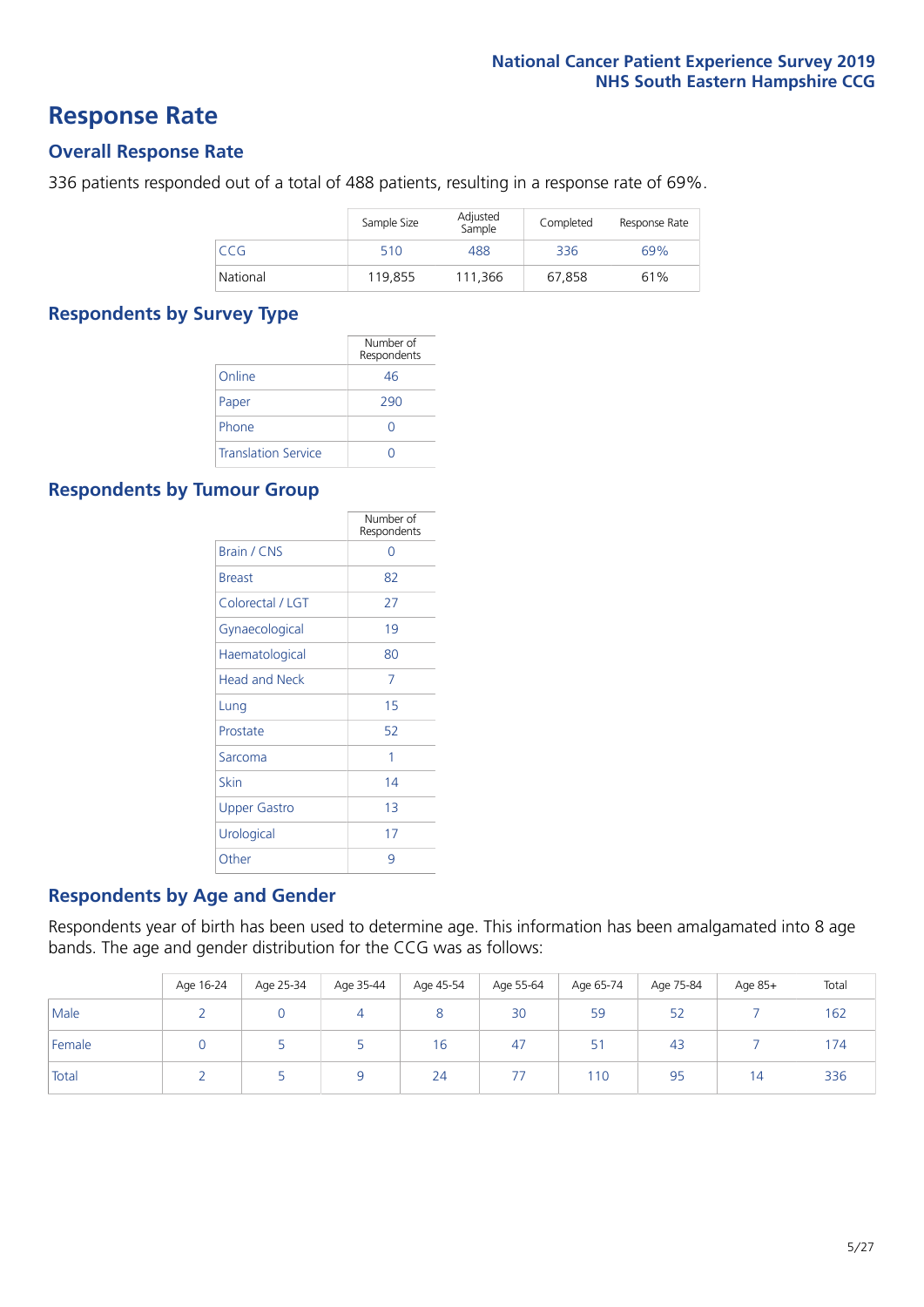# **Expected Range Charts**

| Lower Expected Range<br>Average                                                                                                                                                                                                                                                                                                                                                                                                                                                                                             |       |     | Upper Expected Range |     |     |            |            | Case Mix Adjusted Score |                   |                   |          |
|-----------------------------------------------------------------------------------------------------------------------------------------------------------------------------------------------------------------------------------------------------------------------------------------------------------------------------------------------------------------------------------------------------------------------------------------------------------------------------------------------------------------------------|-------|-----|----------------------|-----|-----|------------|------------|-------------------------|-------------------|-------------------|----------|
| <b>SEEING YOUR GP</b><br>Q1. Saw GP once or twice before being told they needed to go to<br>hospital<br>Q2. Patient thought they were seen as soon as necessary                                                                                                                                                                                                                                                                                                                                                             | 0%    | 10% | 20%                  | 30% | 40% | 50%        | 60%        | 70%                     | 80%<br>81%<br>83% |                   | 90% 100% |
| <b>DIAGNOSTIC TESTS</b><br>Q5. Received all the information needed about the test<br>Q6. The length of time waiting for the test to be done was about<br>right<br>Q7. Test results explained in completely understandable way                                                                                                                                                                                                                                                                                               | 0%    | 10% | 20%                  | 30% | 40% | 50%        | 60%        | 70%                     | 80%<br>81%        | 94%<br>87%        | 90% 100% |
| <b>FINDING OUT WHAT WAS WRONG WITH YOU</b><br>Q10. Patient told they could bring a family member or friend when<br>first told they had cancer<br>Q11. Patient felt they were told sensitively that they had cancer<br>Q12. Patient completely understood the explanation of what was<br>wrong<br>Q13. Patient given easy to understand written information about<br>the type of cancer they had                                                                                                                             | $0\%$ | 10% | 20%                  | 30% | 40% | 50%        | 60%        | 70%<br>72%              | 80%<br>81%<br>75% | 88%               | 90% 100% |
| <b>DECIDING THE BEST TREATMENT FOR YOU</b><br>Q14. Patient felt that treatment options were completely explained<br>Q15. Patient felt possible side effects were definitely explained in<br>an understandable way<br>Q16. Patient definitely given practical advice and support in dealing<br>with side effects of treatment<br>Q17. Patient definitely told about side effects that could affect<br>them in the future<br>Q18. Patient definitely involved as much as they wanted in<br>decisions about care and treatment | 0%    | 10% | 20%                  | 30% | 40% | 50%<br>53% | 60%<br>64% | 70%<br>68%              | 80%<br>81%<br>80% |                   | 90% 100% |
| <b>CLINICAL NURSE SPECIALIST (CNS)</b><br>Q19. Patient given the name of a CNS who would support them<br>through their treatment<br>Q20. Patient found it very or quite easy to contact their CNS<br>Q21. Patient got understandable answers to important questions<br>all or most of the time                                                                                                                                                                                                                              | $0\%$ | 10% | 20%                  | 30% | 40% | 50%        | 60%        | 70%                     | 80%               | 91%<br>91%<br>88% | 90% 100% |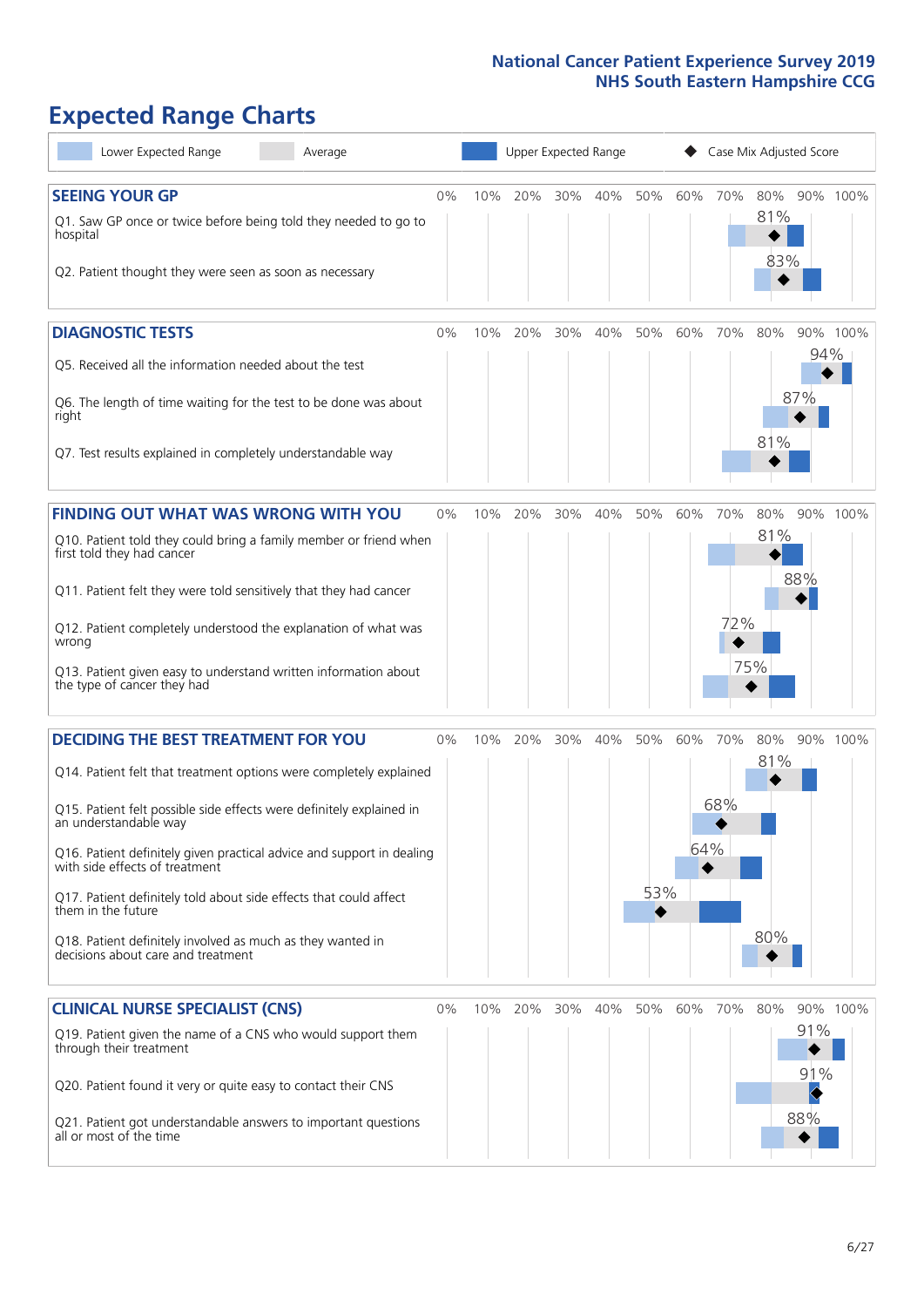# **Expected Range Charts**

| Lower Expected Range<br>Average                                                                                                                                                                                                                                                                                                                                                                                               |       |     |     | Upper Expected Range |     |            |     |     | Case Mix Adjusted Score |            |                 |
|-------------------------------------------------------------------------------------------------------------------------------------------------------------------------------------------------------------------------------------------------------------------------------------------------------------------------------------------------------------------------------------------------------------------------------|-------|-----|-----|----------------------|-----|------------|-----|-----|-------------------------|------------|-----------------|
| <b>SUPPORT FOR PEOPLE WITH CANCER</b><br>Q22. Hospital staff gave information about support or self-help<br>groups for people with cancer<br>Q23. Hospital staff discussed or gave information about the impact<br>cancer could have on day to day activities<br>Q24. Hospital staff gave information on getting financial help or<br>possible benefits<br>Q25. Hospital staff told patient they could get free prescriptions | 0%    | 10% | 20% | 30%                  | 40% | 50%<br>54% | 60% | 70% | 80%<br>82%<br>81%       | 89%        | 90% 100%        |
| <b>OPERATIONS</b><br>Q27. Beforehand, patient had all the information needed about the<br>operation                                                                                                                                                                                                                                                                                                                           | 0%    | 10% | 20% | 30%                  | 40% | 50%        | 60% | 70% | 80%                     |            | 90% 100%<br>97% |
| Q28. Afterwards, staff completely explained how operation had<br>gone in understandable way                                                                                                                                                                                                                                                                                                                                   |       |     |     |                      |     |            |     |     | 83%                     |            |                 |
| <b>HOSPITAL CARE AS AN INPATIENT</b><br>Q30. Hospital staff didn't talk in front of patient as if patient wasn't<br>there                                                                                                                                                                                                                                                                                                     | $0\%$ | 10% | 20% | 30%                  | 40% | 50%        | 60% | 70% | 80%                     | 88%        | 90% 100%        |
| Q31. Patient had confidence and trust in all doctors treating them<br>Q32. Patient's family or someone close definitely felt able to talk to<br>a doctor                                                                                                                                                                                                                                                                      |       |     |     |                      |     |            |     |     | 84%<br>76%              |            |                 |
| Q33. Patient had confidence and trust in all the ward nurses<br>treating them<br>Q34. Patient thought there were always or nearly always enough                                                                                                                                                                                                                                                                               |       |     |     |                      |     |            | 61% | 75% |                         |            |                 |
| nurses on duty to care for them<br>Q35. All hospital staff asked patient what name they prefer to be<br>called by                                                                                                                                                                                                                                                                                                             |       |     |     |                      |     |            |     |     | 76%                     |            |                 |
| Q36. Patient always given enough privacy when discussing<br>condition or treatment<br>Q37. Patient definitely found hospital staff to discuss worries or                                                                                                                                                                                                                                                                      |       |     |     |                      |     |            | 55% |     |                         | 86%        |                 |
| fears during their inpatient visit<br>Q38. Hospital staff definitely did everything they could to help<br>control pain                                                                                                                                                                                                                                                                                                        |       |     |     |                      |     |            |     |     | 84%                     |            |                 |
| Q39. Patient always felt they were treated with respect and dignity<br>while in hospital<br>Q40. Patient given clear written information about what should or                                                                                                                                                                                                                                                                 |       |     |     |                      |     |            |     |     |                         | 88%<br>86% |                 |
| should not do after leaving hospital<br>Q41. Hospital staff told patient who to contact if worried about<br>condition or treatment after leaving hospital                                                                                                                                                                                                                                                                     |       |     |     |                      |     |            |     |     |                         |            | 97%             |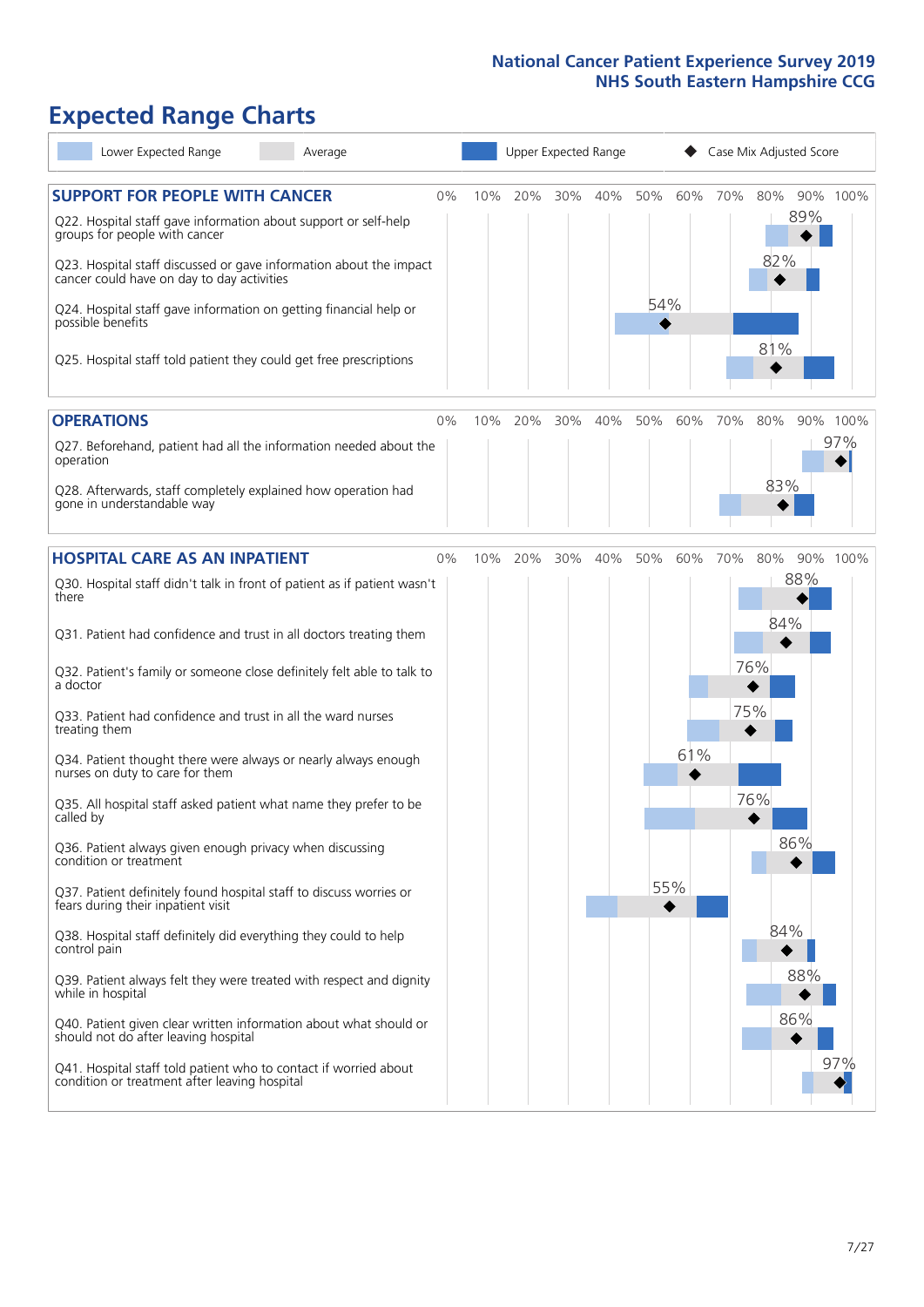# **Expected Range Charts**

| Lower Expected Range<br>Average                                                                                                                                                                                                                                                                                                                                                                                                                             |            |     |          | Upper Expected Range   |            |            |                      |                 | Case Mix Adjusted Score |          |                 |
|-------------------------------------------------------------------------------------------------------------------------------------------------------------------------------------------------------------------------------------------------------------------------------------------------------------------------------------------------------------------------------------------------------------------------------------------------------------|------------|-----|----------|------------------------|------------|------------|----------------------|-----------------|-------------------------|----------|-----------------|
| <b>HOSPITAL CARE AS A DAY PATIENT / OUTPATIENT 0%</b><br>Q43. Patient definitely found hospital staff to discuss worries or<br>fears during their outpatient or day case visit<br>Q44. Cancer doctor had the right documents at patient's last<br>outpatient appointment                                                                                                                                                                                    |            | 10% | 20%      | 30%                    | 40%        | 50%        | 60%                  | 70%<br>67%<br>◆ | 80%                     |          | 90% 100%<br>96% |
| Q46. Beforehand patient completely had all information needed<br>about radiotherapy treatment<br>Q47. Patient completely given understandable information about<br>whether radiotherapy was working<br>Q49. Beforehand patient completely had all information needed<br>about chemotherapy treatment<br>Q50. Patient given enough information about whether<br>chemotherapy was working in a completely understandable way                                  |            |     |          |                        |            |            | 62%                  | 75%             | 85%                     | 86%      |                 |
| <b>HOME CARE AND SUPPORT</b><br>Q51. Hospital staff definitely gave family or someone close all the<br>information needed to help care at home<br>Q52. Patient definitely given enough support from health or social<br>services during treatment<br>Q53. Patient definitely given enough support from health or social<br>services after treatment                                                                                                         | 0%         | 10% | 20%      | 30%                    | 40%<br>39% | 50%<br>47% | 60%<br>63%           | 70%             | 80%                     |          | 90% 100%        |
| <b>CARE FROM YOUR GENERAL PRACTICE</b><br>Q54. GP given enough information about patient's condition and<br>treatment<br>Q55. General practice staff definitely did everything they could to<br>support patient during treatment                                                                                                                                                                                                                            | $0\%$      | 10% | 20%      | 30%                    | 40%        | 50%        | 60%<br>55%           | 70%             | 80%                     | 95%      | 90% 100%        |
| <b>YOUR OVERALL NHS CARE</b><br>Q56. Different people treating and caring for patient always work<br>well together to give best possible care<br>Q57. Patient given a care plan<br>Q58. Overall the administration of care was good or very good<br>Q59. Patient felt length of time for attending clinics and<br>appointments for cancer was about right<br>Q60. Someone discussed with patient whether they would like to<br>take part in cancer research | $0\%$<br>0 | 10% | 20%<br>2 | 30%<br>30%<br>34%<br>3 | 40%<br>4   | 50%<br>5   | 60%<br>64%<br>◆<br>6 | 70%<br>72%      | 80%<br>8                | 91%<br>9 | 90% 100%<br>10  |
| Q61. Patient's average rating of care scored from very poor to very<br>good                                                                                                                                                                                                                                                                                                                                                                                 |            |     |          |                        |            |            |                      |                 |                         | 8.8      |                 |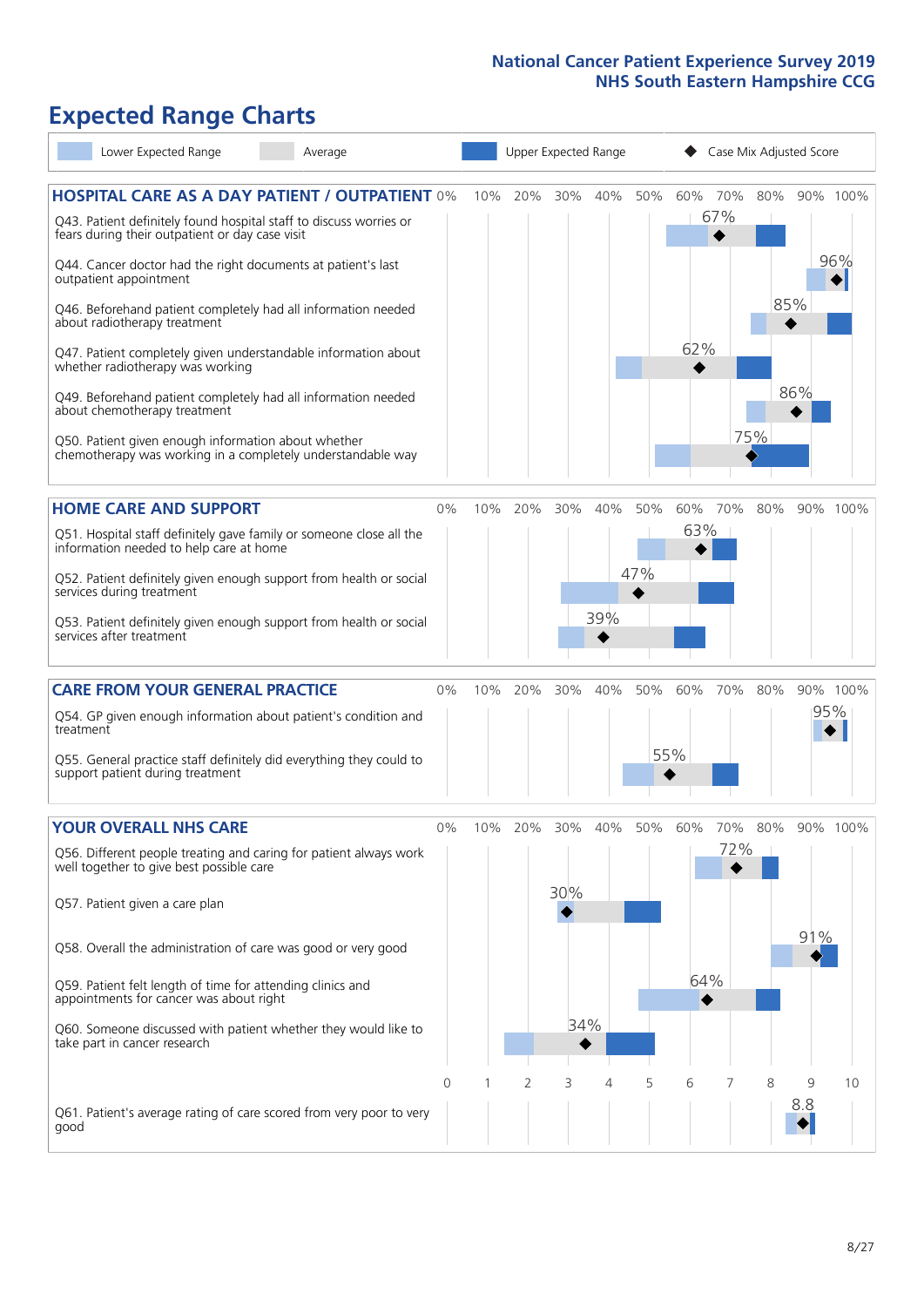# **Comparability Tables**

\* Indicates where a score has been suppressed because there are less than 21 responses.

\*\* No score available for 2018.

 $\triangle$  or  $\nabla$ 

Change 2018-2019: Indicates where 2019 score is significantly higher or lower than 2018 score Change Overall: Indicates significant change overall (2015, 2016, 2017, 2018 and 2019).

Adjusted Score below Lower Expected Range Adjusted Score between Upper and Lower Expected Ranges Adjusted Score above Upper Expected Range

|                                                                                                 |              |               |            | <b>Unadjusted Scores</b> |                         |                   |               | Case Mix Adjusted Scores            |                |                   |
|-------------------------------------------------------------------------------------------------|--------------|---------------|------------|--------------------------|-------------------------|-------------------|---------------|-------------------------------------|----------------|-------------------|
|                                                                                                 | 2018<br>n.   | 2018<br>Score | 2019<br>n. | 2019<br>Score            | Change<br>2018-<br>2019 | Change<br>Overall | 2019<br>Score | Lower<br>Expected Expected<br>Range | Upper<br>Range | National<br>Score |
| <b>SEEING YOUR GP</b>                                                                           |              |               |            |                          |                         |                   |               |                                     |                |                   |
| Q1. Saw GP once or twice before being told they needed to go<br>to hospital                     | 276          | 76%           | 244        | 82%                      |                         |                   | 81%           | 74%                                 | 84%            | 79%               |
| Q2. Patient thought they were seen as soon as necessary                                         | 388          | 84%           | 331        | 84%                      |                         |                   | 83%           | 80%                                 | 88%            | 84%               |
| <b>DIAGNOSTIC TESTS</b>                                                                         |              |               |            |                          |                         |                   |               |                                     |                |                   |
| O5. Received all the information needed about the test                                          | $\star\star$ | **            | 272        | 94%                      |                         |                   | 94%           | 92%                                 | 98%            | 95%               |
| Q6. The length of time waiting for the test to be done was<br>about right                       | 339          | 86%           | 276        | 88%                      |                         |                   | 87%           | 84%                                 | 92%            | 88%               |
| Q7. Test results explained in completely understandable way                                     | 342          | 79%           | 278        | 81%                      |                         |                   | 81%           | 75%                                 | 85%            | 80%               |
| <b>FINDING OUT WHAT WAS WRONG WITH YOU</b>                                                      |              |               |            |                          |                         |                   |               |                                     |                |                   |
| Q10. Patient told they could bring a family member or friend<br>when first told they had cancer | 360          | 78%           | 305        | 80%                      |                         |                   | 81%           | 71%                                 | 83%            | 77%               |
| Q11. Patient felt they were told sensitively that they had cancer                               | 390          | 85%           | 330        | 88%                      |                         |                   | 88%           | 82%                                 | 90%            | 86%               |
| Q12. Patient completely understood the explanation of what<br>was wrong                         | 391          | 71%           | 334        | 72%                      |                         |                   | 72%           | 69%                                 | 78%            | 73%               |
| Q13. Patient given easy to understand written information<br>about the type of cancer they had  | 338          | 74%           | 281        | 77%                      |                         |                   | 75%           | 69%                                 | 80%            | 74%               |
|                                                                                                 |              |               |            |                          |                         |                   |               |                                     |                |                   |
| <b>DECIDING THE BEST TREATMENT FOR YOU</b>                                                      |              |               |            |                          |                         |                   |               |                                     |                |                   |
| Q14. Patient felt that treatment options were completely<br>explained                           | 341          | 81%           | 286        | 81%                      |                         |                   | 81%           | 79%                                 | 88%            | 83%               |
| Q15. Patient felt possible side effects were definitely explained<br>in an understandable way   | 375          | 73%           | 322        | 67%                      |                         |                   | 68%           | 68%                                 | 78%            | 73%               |

| Q16. Patient definitely given practical advice and support in<br>dealing with side effects of treatment | 373  | 68% | 320 | 64% | 64% | 62% | 72% | 67% |
|---------------------------------------------------------------------------------------------------------|------|-----|-----|-----|-----|-----|-----|-----|
| Q17. Patient definitely told about side effects that could affect<br>them in the future                 | 348  | 53% | 310 | 52% | 53% | 51% | 62% | 57% |
| Q18. Patient definitely involved as much as they wanted in<br>decisions about care and treatment        | $**$ | **  | 331 | 81% | 80% | 77% | 85% | 81% |
|                                                                                                         |      |     |     |     |     |     |     |     |

| <b>CLINICAL NURSE SPECIALIST (CNS)</b>                                                    |     |     |     |     |  |     |     |     |     |
|-------------------------------------------------------------------------------------------|-----|-----|-----|-----|--|-----|-----|-----|-----|
| Q19. Patient given the name of a CNS who would support them<br>through their treatment    | 383 | 93% | 317 | 91% |  | 91% | 89% | 95% | 92% |
| Q20. Patient found it very or quite easy to contact their CNS                             | 311 | 88% | 249 | 92% |  | 91% | 80% | 90% | 85% |
| Q21. Patient got understandable answers to important<br>questions all or most of the time | 286 | 87% | 231 | 89% |  | 88% | 83% | 92% | 87% |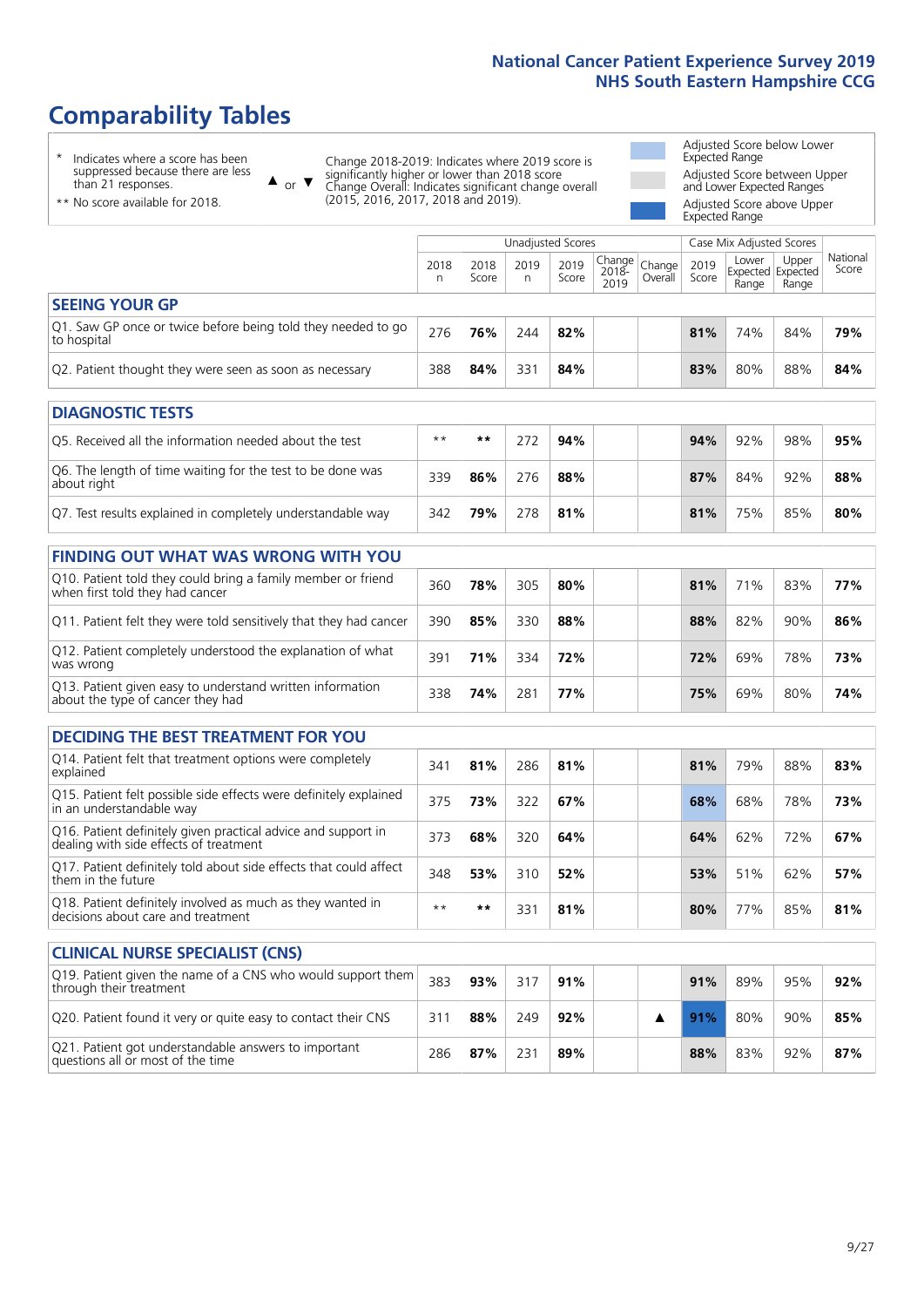# **Comparability Tables**

\* Indicates where a score has been suppressed because there are less than 21 responses.

\*\* No score available for 2018.

 $\triangle$  or  $\nabla$ 

Change 2018-2019: Indicates where 2019 score is significantly higher or lower than 2018 score Change Overall: Indicates significant change overall (2015, 2016, 2017, 2018 and 2019).

Adjusted Score below Lower Expected Range Adjusted Score between Upper and Lower Expected Ranges Adjusted Score above Upper Expected Range

|                                                                                                                   |              |               |           | <b>Unadjusted Scores</b> |                         |                   |               | Case Mix Adjusted Scores            |                |                   |
|-------------------------------------------------------------------------------------------------------------------|--------------|---------------|-----------|--------------------------|-------------------------|-------------------|---------------|-------------------------------------|----------------|-------------------|
|                                                                                                                   | 2018<br>n    | 2018<br>Score | 2019<br>n | 2019<br>Score            | Change<br>2018-<br>2019 | Change<br>Overall | 2019<br>Score | Lower<br>Expected Expected<br>Range | Upper<br>Range | National<br>Score |
| <b>SUPPORT FOR PEOPLE WITH CANCER</b>                                                                             |              |               |           |                          |                         |                   |               |                                     |                |                   |
| Q22. Hospital staff gave information about support or self-help<br>groups for people with cancer                  | 306          | 90%           | 271       | 90%                      |                         |                   | 89%           | 84%                                 | 92%            | 88%               |
| Q23. Hospital staff discussed or gave information about the<br>impact cancer could have on day to day activities  | 256          | 87%           | 220       | 83%                      |                         |                   | 82%           | 79%                                 | 89%            | 84%               |
| Q24. Hospital staff gave information on getting financial help or<br>possible benefits                            | 186          | 53%           | 149       | 54%                      |                         |                   | 54%           | 55%                                 | 71%            | 63%               |
| Q25. Hospital staff told patient they could get free prescriptions                                                | 161          | 83%           | 147       | 83%                      |                         |                   | 81%           | 76%                                 | 88%            | 82%               |
| <b>OPERATIONS</b>                                                                                                 |              |               |           |                          |                         |                   |               |                                     |                |                   |
| Q27. Beforehand, patient had all the information needed about<br>the operation                                    | 201          | 94%           | 151       | 97%                      |                         |                   | 97%           | 93%                                 | 99%            | 96%               |
| Q28. Afterwards, staff completely explained how operation had<br>gone in understandable way                       | 202          | 76%           | 149       | 83%                      |                         |                   | 83%           | 73%                                 | 86%            | 79%               |
| <b>HOSPITAL CARE AS AN INPATIENT</b>                                                                              |              |               |           |                          |                         |                   |               |                                     |                |                   |
| Q30. Hospital staff didn't talk in front of patient as if patient<br>wasn't there                                 | $\star\star$ | **            | 154       | 89%                      |                         |                   | 88%           | 78%                                 | 89%            | 84%               |
| Q31. Patient had confidence and trust in all doctors treating<br>them                                             | $\star\star$ | **            | 156       | 84%                      |                         |                   | 84%           | 78%                                 | 90%            | 84%               |
| Q32. Patient's family or someone close definitely felt able to talk<br>to a doctor                                | $* *$        | **            | 131       | 76%                      |                         |                   | 76%           | 65%                                 | 80%            | 72%               |
| Q33. Patient had confidence and trust in all the ward nurses<br>treating them                                     | $**$         | **            | 155       | 75%                      |                         |                   | 75%           | 67%                                 | 81%            | 74%               |
| Q34. Patient thought there were always or nearly always<br>enough nurses on duty to care for them                 | $* *$        | **            | 155       | 61%                      |                         |                   | 61%           | 57%                                 | 72%            | 64%               |
| Q35. All hospital staff asked patient what name they prefer to<br>be called by                                    | $**$         | **            | 151       | 75%                      |                         |                   | 76%           | 61%                                 | 80%            | 71%               |
| Q36. Patient always given enough privacy when discussing<br>condition or treatment                                | $* *$        | **            | 154       | 86%                      |                         |                   | 86%           | 79%                                 | 90%            | 85%               |
| Q37. Patient definitely found hospital staff to discuss worries or<br>fears during their inpatient visit          | $**$         | **            | 100       | 55%                      |                         |                   | 55%           | 42%                                 | 62%            | 52%               |
| Q38. Hospital staff definitely did everything they could to help<br>control pain                                  | $\star\star$ | $***$         | 138       | 84%                      |                         |                   | 84%           | 77%                                 | 89%            | 83%               |
| Q39. Patient always felt they were treated with respect and<br>dignity while in hospital                          | $\star\star$ | **            | 156       | 88%                      |                         |                   | 88%           | 83%                                 | 93%            | 88%               |
| Q40. Patient given clear written information about what should<br>or should not do after leaving hospital         | $**$         | **            | 144       | 86%                      |                         |                   | 86%           | 80%                                 | 92%            | 86%               |
| Q41. Hospital staff told patient who to contact if worried about<br>condition or treatment after leaving hospital | $**$         | **            | 149       | 97%                      |                         |                   | 97%           | 91%                                 | 98%            | 94%               |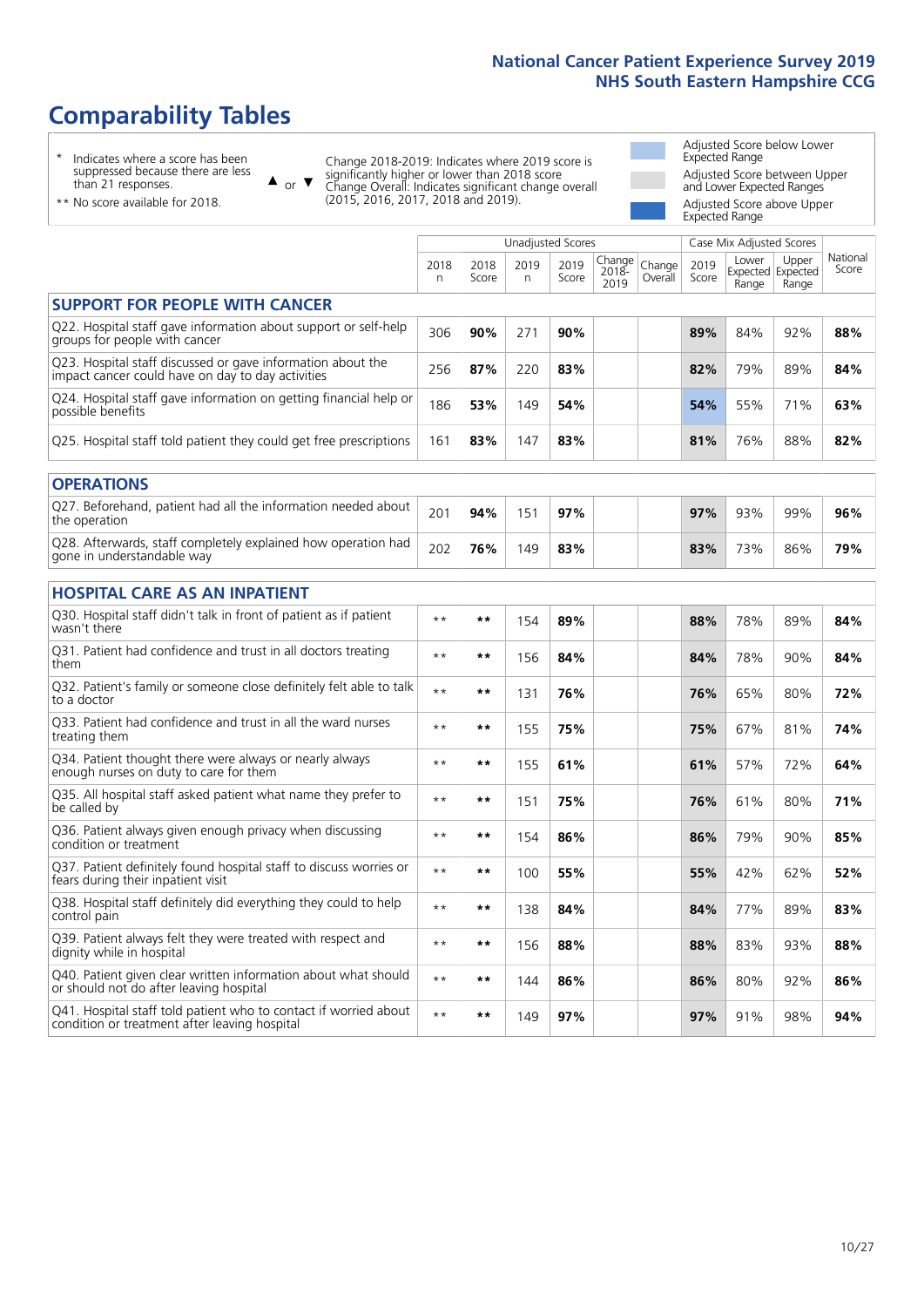# **Comparability Tables**

\* Indicates where a score has been suppressed because there are less than 21 responses.

\*\* No score available for 2018.

 $\triangle$  or  $\nabla$ 

Change 2018-2019: Indicates where 2019 score is significantly higher or lower than 2018 score Change Overall: Indicates significant change overall (2015, 2016, 2017, 2018 and 2019).

Adjusted Score below Lower Expected Range Adjusted Score between Upper and Lower Expected Ranges Adjusted Score above Upper Expected Range

|                                                                                                                       |                      |               | <b>Unadjusted Scores</b> |               |                         |                   |               | Case Mix Adjusted Scores            |                |                   |
|-----------------------------------------------------------------------------------------------------------------------|----------------------|---------------|--------------------------|---------------|-------------------------|-------------------|---------------|-------------------------------------|----------------|-------------------|
|                                                                                                                       | 2018<br>$\mathsf{n}$ | 2018<br>Score | 2019<br>n                | 2019<br>Score | Change<br>2018-<br>2019 | Change<br>Overall | 2019<br>Score | Lower<br>Expected Expected<br>Range | Upper<br>Range | National<br>Score |
| <b>HOSPITAL CARE AS A DAY PATIENT / OUTPATIENT</b>                                                                    |                      |               |                          |               |                         |                   |               |                                     |                |                   |
| Q43. Patient definitely found hospital staff to discuss worries or<br>fears during their outpatient or day case visit | 280                  | 64%           | 228                      | 68%           |                         |                   | 67%           | 65%                                 | 76%            | 71%               |
| Q44. Cancer doctor had the right documents at patient's last<br>outpatient appointment                                | 348                  | 97%           | 287                      | 97%           |                         |                   | 96%           | 94%                                 | 98%            | 96%               |
| Q46. Beforehand patient completely had all information needed<br>about radiotherapy treatment                         | 116                  | 87%           | 79                       | 85%           |                         |                   | 85%           | 79%                                 | 94%            | 86%               |
| Q47. Patient completely given understandable information<br>about whether radiotherapy was working                    | 93                   | 54%           | 68                       | 62%           |                         |                   | 62%           | 48%                                 | 71%            | 60%               |
| Q49. Beforehand patient completely had all information needed<br>about chemotherapy treatment                         | 216                  | 76%           | 158                      | 86%           |                         |                   | 86%           | 79%                                 | 90%            | 84%               |
| Q50. Patient given enough information about whether<br>chemotherapy was working in a completely understandable way    | 193                  | 64%           | 148                      | 76%           |                         | ▲                 | 75%           | 60%                                 | 75%            | 68%               |
| <b>HOME CARE AND SUPPORT</b>                                                                                          |                      |               |                          |               |                         |                   |               |                                     |                |                   |
| Q51. Hospital staff definitely gave family or someone close all<br>the information needed to help care at home        | 327                  | 66%           | 268                      | 63%           |                         |                   | 63%           | 54%                                 | 66%            | 60%               |
| Q52. Patient definitely given enough support from health or<br>social services during treatment                       | 165                  | 50%           | 130                      | 48%           |                         |                   | 47%           | 42%                                 | 62%            | 52%               |
| Q53. Patient definitely given enough support from health or<br>social services after treatment                        | 96                   | 43%           | 77                       | 38%           |                         |                   | 39%           | 34%                                 | 56%            | 45%               |
| <b>CARE FROM YOUR GENERAL PRACTICE</b>                                                                                |                      |               |                          |               |                         |                   |               |                                     |                |                   |
| Q54. GP given enough information about patient's condition<br>and treatment                                           | 314                  | 94%           | 258                      | 95%           |                         |                   | 95%           | 93%                                 | 98%            | 95%               |
| Q55. General practice staff definitely did everything they could<br>to support patient during treatment               | 253                  | 53%           | 189                      | 56%           |                         |                   | 55%           | 51%                                 | 65%            | 58%               |
| <b>YOUR OVERALL NHS CARE</b>                                                                                          |                      |               |                          |               |                         |                   |               |                                     |                |                   |
| Q56. Different people treating and caring for patient always<br>work well together to give best possible care         | $* *$                | $***$         | 314                      | 72%           |                         |                   | 72%           | 68%                                 | 78%            | 73%               |
| Q57. Patient given a care plan                                                                                        | 309                  | 31%           | 238                      | 29%           |                         |                   | 30%           | 31%                                 | 44%            | 38%               |
| Q58. Overall the administration of care was good or very good                                                         | 390                  | 90%           | 321                      | 91%           |                         |                   | 91%           | 85%                                 | 92%            | 89%               |
| Q59. Patient felt length of time for attending clinics and<br>appointments for cancer was about right                 | 390                  | 61%           | 318                      | 64%           |                         |                   | 64%           | 62%                                 | 76%            | 69%               |
| Q60. Someone discussed with patient whether they would like<br>to take part in cancer research                        | 379                  | 26%           | 308                      | 34%           |                         |                   | 34%           | 21%                                 | 39%            | 30%               |
| Q61. Patient's average rating of care scored from very poor to<br>very good                                           | 385                  | 8.9           | 323                      | 8.8           |                         |                   | 8.8           | 8.7                                 | 9.0            | 8.8               |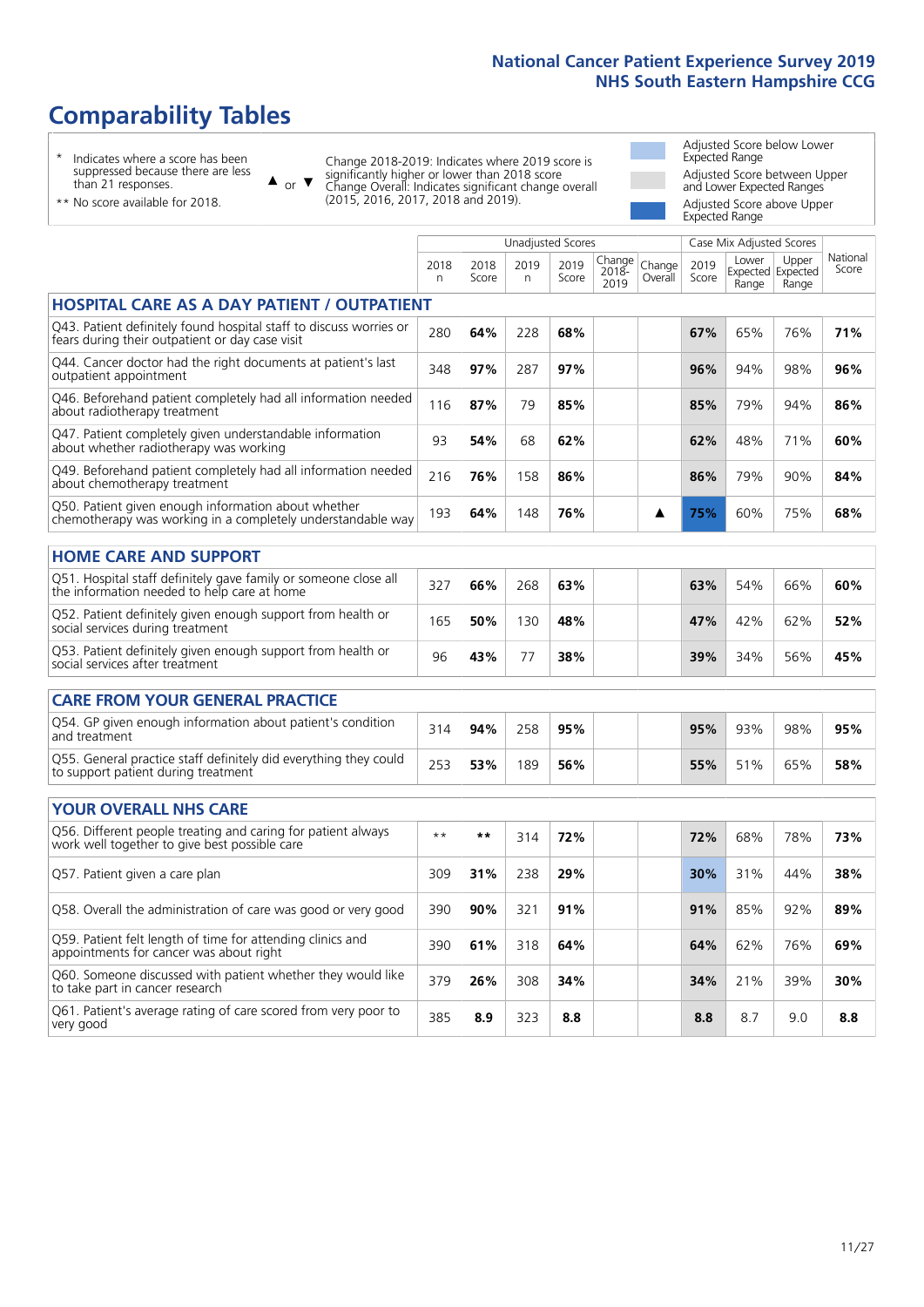# **Tumour Type Tables**

- \* Indicates where a score has been suppressed because there are less than 21 responses.
- n.a. Indicates that there were no respondents for that tumour group.

| <b>SEEING YOUR GP</b>                           |            |              |                 |                   |                    |                |                  |                 | Tumour Group |         |         |                 |                                                     |         |                |
|-------------------------------------------------|------------|--------------|-----------------|-------------------|--------------------|----------------|------------------|-----------------|--------------|---------|---------|-----------------|-----------------------------------------------------|---------|----------------|
|                                                 |            | Brain<br>CNS | <b>Breast</b>   | Colorectal<br>LGT | ᠊ᢛ<br>Gynaecologic | Haematological | Head and<br>Neck | pung            | Prostate     | Sarcoma | Skin    | Upper<br>Gastro | Irological                                          | Other   | All<br>Cancers |
| Q1. Saw GP once or twice before being told they | <b>CCG</b> |              | n.a. 100% 68%   |                   |                    | 64%            | $\star$          | $\star$         | 90%          | $\star$ | $\star$ | $\star$         | $\star$                                             | $\star$ | 82%            |
| needed to go to hospital                        | National   |              | 59% 94% 75% 77% |                   |                    |                |                  | 67% 79% 71% 82% |              | 71%     |         |                 | 90%   74%   83%   74%                               |         | 79%            |
| Q2. Patient thought they were seen as soon as   | <b>CCG</b> | n.a.         |                 | 90% 89%           |                    | 84%            | $\star$          | $\star$         | 86%          | $\star$ | $\star$ | $\star$         | $\star$                                             | $\star$ | 84%            |
| necessary                                       | National   |              |                 |                   |                    |                |                  |                 |              |         |         |                 | 79% 89% 83% 81% 82% 81% 84% 86% 69% 85% 79% 85% 79% |         | 84%            |

#### **DIAGNOSTIC TESTS** Tumour Group

|                                                   |                                          | Brain | <b>Breast</b> | Colorectal<br>LGT | ᠊ᢛ<br>Gynaecologic | Haematological | Head and<br>Neck | Lung    | Prostate | Sarcoma | Skin    | Upper<br>Gastro | rological                                   | Other   | All<br>Cancers |
|---------------------------------------------------|------------------------------------------|-------|---------------|-------------------|--------------------|----------------|------------------|---------|----------|---------|---------|-----------------|---------------------------------------------|---------|----------------|
| Q5. Received all the information needed about     | <b>CCG</b>                               | n.a.  | 95% 96%       |                   | $\star$            | 96%            | $\star$          | $\star$ | 90%      | n.a.    |         | $\star$         | $\star$                                     | $\star$ | 94%            |
| the test                                          | National                                 | 93%   |               | 95% 95%           |                    | 93% 95%        |                  | 93% 95% | 95%      | 93%     | 96%     |                 | 95% 95%                                     | 95%     | 95%            |
| Q6. The length of time waiting for the test to be | <b>CCG</b>                               | n.a.  | 92% 85%       |                   | $\star$            | 93%            | $\star$          | $\star$ | 80%      | n.a.    | $\star$ | $\star$         | $\star$                                     | $\star$ | 88%            |
| done was about right                              | <b>National</b>                          |       | 84% 91% 88%   |                   |                    |                |                  |         |          |         |         |                 | 86% 89% 88% 87% 87% 81% 87% 84% 87% 86% 88% |         |                |
| Q7. Test results explained in completely          | <b>CCG</b>                               | n.a.  |               | 84% 80%           | $\star$            | 83%            | $\star$          | $\star$ | 84%      | $\star$ | $\star$ | $\star$         | $\star$                                     | $\star$ | 81%            |
| understandable way                                | National 71% 83% 82% 77% 77% 79% 80% 80% |       |               |                   |                    |                |                  |         |          |         |         |                 | 78% 84% 75% 80% 76% 80%                     |         |                |

| <b>FINDING OUT WHAT WAS WRONG WITH YOU</b>        |            |       |               |                                  |                |                |                        |             | <b>Tumour Group</b> |         |         |                 |            |         |                |
|---------------------------------------------------|------------|-------|---------------|----------------------------------|----------------|----------------|------------------------|-------------|---------------------|---------|---------|-----------------|------------|---------|----------------|
|                                                   |            | Brain | <b>Breast</b> | ╮<br>olorectal.<br>LGT<br>$\cup$ | Gynaecological | Haematological | ad and<br>Neck<br>Head | Lung        | Prostate            | Sarcoma | Skin    | Upper<br>Gastro | Urological | Other   | All<br>Cancers |
| Q10. Patient told they could bring a family       | <b>CCG</b> | n.a.  | 83%           | 88%                              | $\star$        | 72%            | $\star$                | $\star$     | 83%                 | $\star$ | $\star$ | $\star$         | $\star$    | $\star$ | 80%            |
| member or friend when first told they had cancer  | National   | 85%   | 82%           | 82%                              | 71%            | 71%            | 71%                    | 77%         | 79%                 | 73%     | 69%     | 76%             | 73%        | 75%     | 77%            |
| Q11. Patient felt they were told sensitively that | <b>CCG</b> | n.a.  | 88%           | 89%                              | $\star$        | 85%            | $\star$                | $\star$     | 90%                 | $\star$ | $\star$ | $\star$         | $\star$    | $\star$ | 88%            |
| they had cancer                                   | National   | 79%   |               | 89% 87%                          | 82%            |                |                        | 84% 87% 83% | 86%                 | 84%     | 89%     | 81%             | 84% 83%    |         | 86%            |
| Q12. Patient completely understood the            | <b>CCG</b> | n.a.  | 73%           | 78%                              | $\star$        | 59%            | $\star$                | $^\star$    | 75%                 | $\star$ | $\star$ | $\star$         | $\star$    | $\star$ | 72%            |
| explanation of what was wrong                     | National   | 66%   | 77%           | 79%                              | 73%            | 60%            | 78%                    | 76%         | 79%                 | 67%     | 80%     | 70%             | 77%        | 70%     | 73%            |
| Q13. Patient given easy to understand written     | <b>CCG</b> | n.a.  | 71%           | $\star$                          | $\star$        | 86%            | $\star$                | $\star$     | 82%                 | $\star$ | $\star$ | $\star$         | $\star$    | $\star$ | 77%            |
| information about the type of cancer they had     | National   | 66%   | 78%           | 73%                              | 71%            | 76%            |                        | 69% 67% 83% |                     | 67%     | 84%     |                 | 67% 74%    | 65%     | 74%            |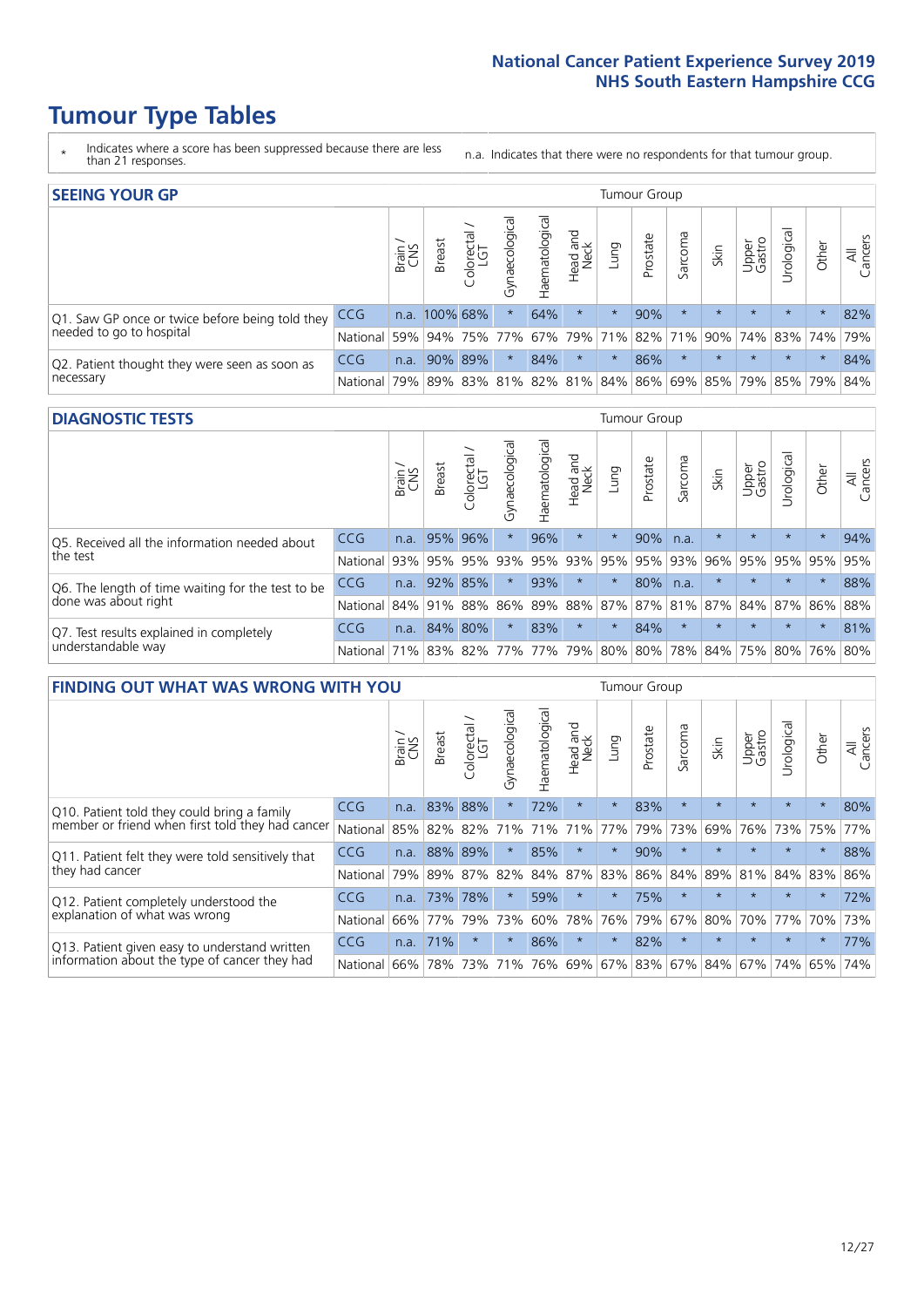# **Tumour Type Tables**

\* Indicates where a score has been suppressed because there are less than 21 responses.

n.a. Indicates that there were no respondents for that tumour group.

| <b>DECIDING THE BEST TREATMENT FOR YOU</b>         |          |       |               |                             |                |                |                         |         | <b>Tumour Group</b> |              |                                         |                 |            |         |                |
|----------------------------------------------------|----------|-------|---------------|-----------------------------|----------------|----------------|-------------------------|---------|---------------------|--------------|-----------------------------------------|-----------------|------------|---------|----------------|
|                                                    |          | Brain | <b>Breast</b> | olorectal.<br>LGT<br>$\cup$ | Gynaecological | Haematological | ead and<br>Neck<br>Head | Lung    | Prostate            | arcoma<br>ιñ | Skin                                    | Upper<br>Gastro | Jrological | Other   | All<br>Cancers |
| Q14. Patient felt that treatment options were      | CCG      | n.a.  | 81%           | 78%                         | $\star$        | 80%            | $\star$                 | $\star$ | 84%                 | $\star$      | $\star$                                 | $\star$         | $\star$    | $\star$ | 81%            |
| completely explained                               | National | 85%   | 85%           | 85%                         | 85%            | 82%            | 87%                     | 84%     | 83%                 | 83%          | 89%                                     | 81%             | 83%        | 79%     | 83%            |
| Q15. Patient felt possible side effects were       | CCG      | n.a.  | 67%           | 68%                         | $\star$        | 68%            | $\star$                 | $\star$ | 64%                 | $\star$      |                                         | $\star$         | $\star$    | $\star$ | 67%            |
| definitely explained in an understandable way      | National | 69%   | 74%           | 76%                         | 75%            | 69%            | 73%                     | 74%     | 73%                 | 73%          | 77%                                     | 72%             | 71%        | 70%     | 73%            |
| Q16. Patient definitely given practical advice and | CCG      | n.a.  | 69%           | 58%                         | $\star$        | 68%            | $\star$                 | $\star$ | 50%                 | $\star$      | $\star$                                 | $\star$         | $\star$    | $\star$ | 64%            |
| support in dealing with side effects of treatment  | National | 63%   | 70%           | 70%                         | 69%            | 65%            | 70%                     | 69%     | 65%                 | 66%          | 71%                                     | 66%             | 63%        | 64%     | 67%            |
| Q17. Patient definitely told about side effects    | CCG      | n.a.  | 60%           | 48%                         | $\star$        | 48%            | $\star$                 | $\star$ | 51%                 | $\star$      | $\star$                                 | $\star$         | $\star$    | $\star$ | 52%            |
| that could affect them in the future               | National | 62%   | 57%           | 59%                         | 56%            | 51%            | 64%                     | 56%     | 66%                 | 54%          | 66%                                     | 53%             | 56%        | 52%     | 57%            |
| Q18. Patient definitely involved as much as they   | CCG      | n.a.  | 81%           | 88%                         | $\star$        | 78%            | $\star$                 | $\star$ | 80%                 | $\star$      | $\star$                                 | $\star$         | $\star$    | $\star$ | 81%            |
| wanted in decisions about care and treatment       | National | 79%   |               |                             |                |                |                         |         |                     |              | 81% 83% 81% 80% 81% 81% 84% 81% 87% 79% |                 | 79%        | 78% 81% |                |

#### **CLINICAL NURSE SPECIALIST (CNS)** Tumour Group

|                                             |            | Brain | <b>Breast</b> | Colorectal<br>LGT | $\sigma$<br>Gynaecologic | Haematological | Head and<br>Neck | Lung    | Prostate | Sarcoma | Skin                        | Upper<br>Gastro | Urologica       | Other   | All<br>Cancers |
|---------------------------------------------|------------|-------|---------------|-------------------|--------------------------|----------------|------------------|---------|----------|---------|-----------------------------|-----------------|-----------------|---------|----------------|
| Q19. Patient given the name of a CNS who    | <b>CCG</b> | n.a.  |               | 94% 92%           |                          | 96%            | $\star$          | $\star$ | 72%      | $\star$ | $\star$                     | $\star$         | $\star$         | $\star$ | 91%            |
| would support them through their treatment  | National   | 95%   | 95%           | 92%               | 95%                      |                | 92% 91%          | 94%     | 91%      | 91%     | 91%                         | 93%             | 85%             | 89%     | 92%            |
| Q20. Patient found it very or quite easy to | <b>CCG</b> | n.a.  |               | 94% 91%           | $\star$                  | 92%            | $\star$          | $\star$ | 88%      |         | $\star$                     | $\star$         | $\star$         | $\star$ | 92%            |
| contact their CNS                           | National   | 86%   | $84\%$        | 88%               | 85%                      |                | 87% 86% 86%      |         | 80%      | 86%     | 90%                         |                 | 85% 83% 83% 85% |         |                |
| Q21. Patient got understandable answers to  | <b>CCG</b> | n.a.  |               | 87% 91%           | $\star$                  | 98%            | $\star$          | $\star$ | 86%      | $\star$ | $\star$                     | $\star$         | $\star$         | $\star$ | 89%            |
| important questions all or most of the time | National   | 82%   | 87%           | 89%               |                          |                |                  |         |          |         | 86% 89% 88% 86% 87% 87% 93% |                 | 86% 87% 86% 87% |         |                |

| <b>SUPPORT FOR PEOPLE WITH CANCER</b>                                                             |            |       |               |            |                |                |                        |         | <b>Tumour Group</b> |                      |         |                 |            |         |                |
|---------------------------------------------------------------------------------------------------|------------|-------|---------------|------------|----------------|----------------|------------------------|---------|---------------------|----------------------|---------|-----------------|------------|---------|----------------|
|                                                                                                   |            | Brain | <b>Breast</b> | Colorectal | Gynaecological | Haematological | ad and<br>Neck<br>Head | Lung    | Prostate            | arcoma<br>$\sqrt{2}$ | Skin    | Upper<br>Gastro | Jrological | Other   | All<br>Cancers |
| Q22. Hospital staff gave information about<br>support or self-help groups for people with         | <b>CCG</b> | n.a.  | 95%           | $\star$    | $\star$        | 95%            | $\star$                | $\star$ | 85%                 | $\star$              | $\star$ | $\star$         | $\star$    | $\star$ | 90%            |
| cancer                                                                                            | National   | 92%   | 92%           | 88%        | 87%            | 86%            | 88%                    |         | 87% 91%             | 86%                  | 90%     | 88%             | 81%        | 83%     | 88%            |
| Q23. Hospital staff discussed or gave information<br>about the impact cancer could have on day to | CCG        | n.a.  | 86%           | $\star$    | $\star$        | 93%            | $\star$                | $\star$ | 71%                 | $\star$              | $\star$ | $\star$         | $\star$    | $\star$ | 83%            |
| day activities                                                                                    | National   | 84%   | 86%           | 85%        | 82%            | 84%            | 84%                    | 83%     | 88%                 | 81%                  | 86%     | 83%             | 78%        | 79%     | 84%            |
| Q24. Hospital staff gave information on getting                                                   | <b>CCG</b> | n.a.  | 61%           | $\star$    | $\star$        | 76%            | $\ast$                 | $\star$ | $\star$             | $\star$              |         | $\star$         | $\star$    | $\star$ | 54%            |
| financial help or possible benefits                                                               | National   | 78%   | 68%           | 61%        | 66%            | 61%            | 67%                    |         | 72% 55%             | 64%                  | 60%     | 64%             | 47%        | 59%     | 63%            |
| Q25. Hospital staff told patient they could get                                                   | CCG        | n.a.  | 87%           |            | $\star$        | 97%            | $\star$                | $\star$ | $\star$             | $\star$              |         | $\star$         | $\star$    | $\ast$  | 83%            |
| free prescriptions                                                                                | National   | 82%   |               | 81% 83%    | 79%            | 87%            |                        |         | 84% 86% 80%         | 78%                  | 71%     | 84%             |            | 73% 81% | 82%            |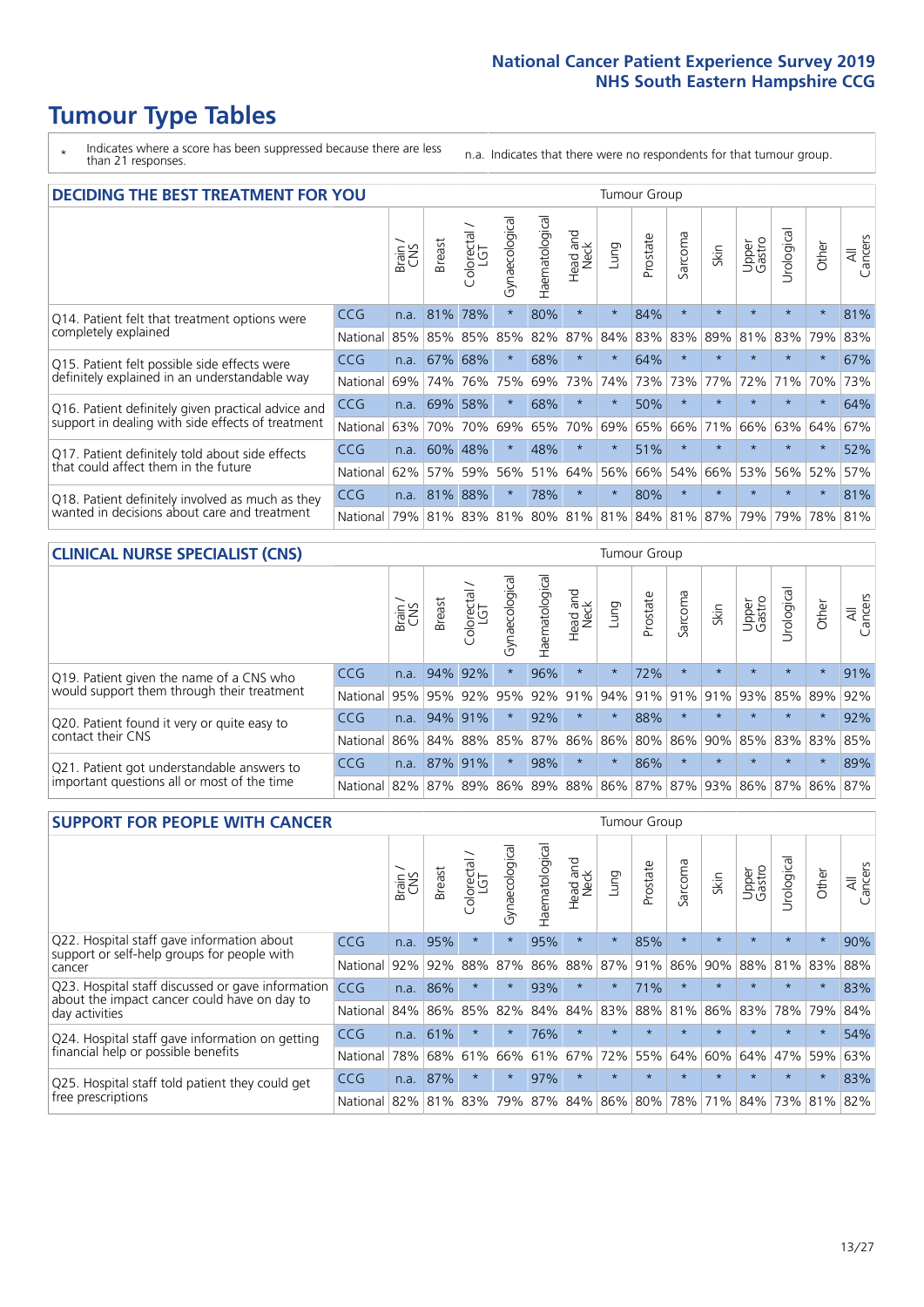# **Tumour Type Tables**

- \* Indicates where a score has been suppressed because there are less than 21 responses.
- n.a. Indicates that there were no respondents for that tumour group.

| <b>OPERATIONS</b>                                |            |       |               |                   |                   |                |                  |             | Tumour Group |         |         |                 |                                             |         |                |
|--------------------------------------------------|------------|-------|---------------|-------------------|-------------------|----------------|------------------|-------------|--------------|---------|---------|-----------------|---------------------------------------------|---------|----------------|
|                                                  |            | Brain | <b>Breast</b> | Colorectal<br>LGT | त<br>Gynaecologic | Haematological | Head and<br>Neck | <b>Dung</b> | Prostate     | Sarcoma | Skin    | Upper<br>Gastro | ᅙ<br>Urologica                              | Other   | All<br>Cancers |
| Q27. Beforehand, patient had all the information | CCG        | n.a.  |               | 98% 96%           | $\star$           | $\star$        | $\star$          | n.a.        | $\star$      | $\star$ | $\star$ | $\star$         | $\star$                                     | $\star$ | 97%            |
| needed about the operation                       | National I | 96%   | 97%           | 96%               |                   |                |                  |             |              |         |         |                 | 96% 94% 96% 95% 97% 95% 96% 96% 95% 95% 95% |         | 96%            |
| Q28. Afterwards, staff completely explained how  | <b>CCG</b> | n.a.  |               | 78% 88%           | $\star$           | $\star$        | $\star$          | n.a.        | $\star$      | $\star$ | $\star$ | $\star$         | $\star$                                     | $\star$ | 83%            |
| operation had gone in understandable way         | National I | 76%   |               | 79% 83%           |                   | 79% 78% 79%    |                  |             | 79% 78%      |         |         |                 | 80%   82%   79%   76%   77%                 |         | 79%            |

#### **HOSPITAL CARE AS AN INPATIENT** Tumour Group

|                                                                                                  |                                                              | Brain | <b>Breast</b> | $\frac{\text{Colored}}{\text{LGT}}$ | Gynaecological | Haematological | Head and<br>Neck | Lung    | Prostate | Sarcoma | Skin    | Upper<br>Gastro | Urological | Other   | Cancers<br>₹ |
|--------------------------------------------------------------------------------------------------|--------------------------------------------------------------|-------|---------------|-------------------------------------|----------------|----------------|------------------|---------|----------|---------|---------|-----------------|------------|---------|--------------|
| Q30. Hospital staff didn't talk in front of patient                                              | CCG                                                          | n.a.  | 94%           | 86%                                 | $\star$        | 89%            | $\star$          | $\star$ | $\star$  | $\star$ | $\star$ | $\star$         | $\star$    | $\star$ | 89%          |
| as if patient wasn't there                                                                       | National                                                     | 81%   | 86%           | 81%                                 | 83%            | 84%            | 83%              | 81%     | 88%      | 86%     | 86%     | 81%             | 83%        | 82%     | 84%          |
| 031. Patient had confidence and trust in all                                                     | CCG                                                          | n.a.  |               | 79% 86%                             | $\star$        | 89%            | $\star$          | $\star$ | $\star$  | $\star$ | $\star$ | $\star$         | $\star$    | $\star$ | 84%          |
| doctors treating them                                                                            | National                                                     | 82%   | 83%           | 85%                                 | 83%            | 82%            |                  | 87% 83% | 89%      | 86%     | 85%     | 81%             | 85%        | 80%     | 84%          |
| Q32. Patient's family or someone close definitely                                                | CCG                                                          | n.a.  |               | 78% 81%                             |                | 66%            | $\star$          | $\star$ | $\star$  | $\star$ | $\star$ | $\star$         | $\star$    | $\star$ | 76%          |
| felt able to talk to a doctor                                                                    | National                                                     | 67%   | 72%           | 73%                                 | 72%            | 74%            | 75%              | 74%     | 72%      | 71%     | 74%     | 73%             | 71%        | 69%     | 72%          |
| Q33. Patient had confidence and trust in all the                                                 | <b>CCG</b>                                                   | n.a.  | 67% 73%       |                                     |                | 75%            | $\star$          | $\star$ | $\star$  | $\star$ | $\star$ | $\star$         | $\star$    | $\star$ | 75%          |
| ward nurses treating them                                                                        | National                                                     | 72%   |               | 73% 72%                             | 71%            |                | 77% 75%          | 77%     | 79%      | 74%     | 75%     | 73%             | 77%        | 69%     | 74%          |
| Q34. Patient thought there were always or nearly                                                 | CCG                                                          | n.a.  |               | 58% 64%                             | $\star$        | 58%            | $\star$          | $\star$ | $\star$  | $\star$ | $\star$ | $\star$         | $\star$    | $\star$ | 61%          |
| always enough nurses on duty to care for them                                                    | National                                                     | 68%   |               | 64% 62%                             | 63%            |                | 63% 65%          | 68%     | 72%      | 65%     |         | 70% 65%         | 66%        | 60%     | 64%          |
| Q35. All hospital staff asked patient what name                                                  | CCG                                                          | n.a.  | 72% 86%       |                                     | $\star$        | 64%            | $\star$          | $\star$ | $\star$  | $\star$ | $\star$ | $\star$         | $\star$    | $\star$ | 75%          |
| they prefer to be called by                                                                      | National                                                     | 68%   | 62%           | 74%                                 | 65%            | 72%            | 71%              | 76%     | 72%      | 74%     | 70%     | 78%             | 76%        | 69%     | 71%          |
| Q36. Patient always given enough privacy when                                                    | CCG                                                          | n.a.  |               | 88% 91%                             |                | 89%            | $\star$          | $\star$ | $\star$  | $\star$ | $\star$ | $\star$         | $\star$    | $\star$ | 86%          |
| discussing condition or treatment                                                                | National                                                     | 78%   |               | 84% 85%                             | 81%            |                | 86% 87% 84%      |         | 88%      | 84%     | 84%     | 84%             | 85%        | 82%     | 85%          |
| Q37. Patient definitely found hospital staff to                                                  | <b>CCG</b>                                                   | n.a.  | 50%           | $\star$                             | $\star$        | 68%            | n.a.             | $\star$ | $\star$  | n.a.    | $\star$ | $\star$         | $\star$    | $\star$ | 55%          |
| discuss worries or fears during their inpatient visit                                            | National                                                     | 45%   | 51%           | 55% 51%                             |                | 56%            | 52%              | 49%     | 53%      | 54%     | 51%     | 53%             | 49%        | 46%     | 52%          |
| Q38. Hospital staff definitely did everything they                                               | CCG                                                          |       | n.a. 84%      | $\star$                             | $\star$        | 81%            | $\star$          | $\star$ | $\star$  | $\star$ | $\star$ | $\star$         | $\star$    | $\star$ | 84%          |
| could to help control pain                                                                       | National                                                     | 85%   | 83%           | 84%                                 | 82%            | 82%            | 80%              | 84%     | 85%      | 83%     | 85%     | 82%             | 81%        | 82%     | 83%          |
| Q39. Patient always felt they were treated with                                                  | CCG                                                          | n.a.  | 79% 91%       |                                     | $\star$        | 95%            | $\star$          | $\star$ | $\star$  | $\star$ | $\star$ | $\star$         | $\star$    | $\star$ | 88%          |
| respect and dignity while in hospital                                                            | National                                                     | 85%   | 87%           | 87%                                 | 85%            | 89%            | 87%              | 88%     | 91%      | 89%     | 89%     | 88%             | 90%        | 86%     | 88%          |
| Q40. Patient given clear written information<br>about what should or should not do after leaving | <b>CCG</b>                                                   | n.a.  | 90% 81%       |                                     |                | 91%            | $\star$          | $\star$ | $\star$  | $\star$ | $\star$ | $\star$         | $\star$    | $\star$ | 86%          |
| hospital                                                                                         | National                                                     | 80%   |               | 89% 86%                             | 86%            |                | 83% 87% 82%      |         | 91%      | 85%     | 90%     | 82%             | 87%        | 83%     | 86%          |
| Q41. Hospital staff told patient who to contact<br>if worried about condition or treatment after | CCG                                                          | n.a.  | 94% 95%       |                                     | $\star$        | 100%           | $\star$          | $\star$ | $\star$  | $\star$ | $\star$ | $\star$         | $\star$    | $\star$ | 97%          |
| leaving hospital                                                                                 | National 94% 95% 95% 93% 96% 93% 92% 96% 94% 95% 92% 92% 93% |       |               |                                     |                |                |                  |         |          |         |         |                 |            |         | 94%          |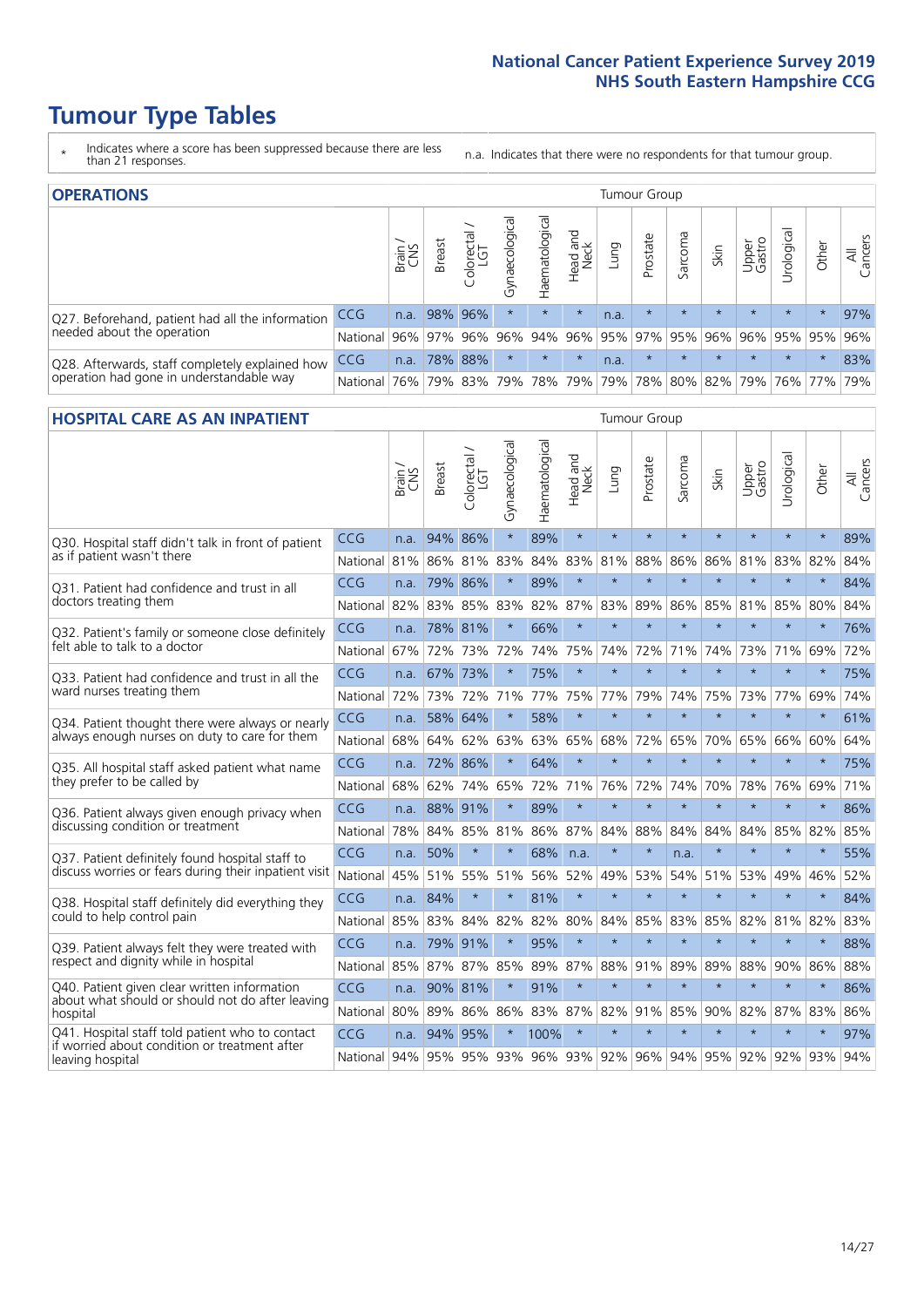# **Tumour Type Tables**

- \* Indicates where a score has been suppressed because there are less than 21 responses.
- n.a. Indicates that there were no respondents for that tumour group.

| <b>HOSPITAL CARE AS A DAY PATIENT / OUTPATIENT</b>                     |            |       |               |                            |                |                |                         |         | <b>Tumour Group</b> |         |         |                 |            |         |                |
|------------------------------------------------------------------------|------------|-------|---------------|----------------------------|----------------|----------------|-------------------------|---------|---------------------|---------|---------|-----------------|------------|---------|----------------|
|                                                                        |            | Brain | <b>Breast</b> | ╮<br>olorectal<br>LGT<br>Ũ | Gynaecological | Haematological | ead and<br>Neck<br>Head | Lung    | Prostate            | Sarcoma | Skin    | Upper<br>Gastro | Urological | Other   | All<br>Cancers |
| Q43. Patient definitely found hospital staff to                        | CCG        | n.a.  | 71%           | $\star$                    | $\star$        | 72%            | $\star$                 | $\star$ | 68%                 | $\star$ | $\star$ | $\star$         | $\star$    | $\star$ | 68%            |
| discuss worries or fears during their outpatient or<br>day case visit  | National   | 66%   | 68%           | 73%                        | 70%            | 73%            | 72%                     | 70%     | 74%                 | 72%     | 72%     | 71%             | 67%        | 68%     | 71%            |
| Q44. Cancer doctor had the right documents at                          | <b>CCG</b> | n.a.  | 96%           | 96%                        |                | 99%            | $\star$                 | $\star$ | 98%                 | $\star$ |         |                 | $\star$    | $\ast$  | 97%            |
| patient's last outpatient appointment                                  | National   | 94%   | 96%           | 96%                        | 96%            | 97%            | 96%                     | 96%     | 96%                 | 96%     | 96%     | 94%             | 96%        | 95%     | 96%            |
| Q46. Beforehand patient completely had                                 | CCG        | n.a.  | 91%           | $\star$                    |                | $\star$        | $\star$                 | $\star$ | $\star$             | $\star$ | n.a.    | $\star$         | $\star$    | n.a.    | 85%            |
| all information needed about radiotherapy<br>treatment                 | National   | 91%   | 88%           | 83%                        | 88%            | 84%            | 86%                     | 86%     | 88%                 | 88%     | 84%     | 86%             | 83%        | 84%     | 86%            |
| Q47. Patient completely given understandable                           | <b>CCG</b> | n.a.  | 60%           | $\star$                    |                |                | $\star$                 | $\star$ | $\star$             | $\star$ | n.a.    | $\star$         | $\star$    | n.a.    | 62%            |
| information about whether radiotherapy was<br>working                  | National   | 56%   | 60%           | 57%                        | 61%            | 62%            | 63%                     | 59%     | 60%                 | 67%     | 57%     | 52%             | 59%        | 59%     | 60%            |
| Q49. Beforehand patient completely had all                             | CCG        | n.a.  | 78%           | $\star$                    | $\star$        | 94%            | $\star$                 | $\star$ | $\star$             | n.a.    | $\star$ | $\star$         | $\star$    | $\star$ | 86%            |
| information needed about chemotherapy<br>treatment                     | National   | 80%   | 82%           | 86%                        | 87%            | 85%            | 79%                     | 84%     | 86%                 | 86%     | 90%     | 84%             | 85%        | 85%     | 84%            |
| Q50. Patient given enough information about                            | <b>CCG</b> | n.a.  | 71%           | $\star$                    | $\star$        | 82%            | $\star$                 | $\star$ | $\star$             | n.a.    | 大       |                 |            | $\star$ | 76%            |
| whether chemotherapy was working in a<br>completely understandable way | National   | 54%   | 62%           | 64%                        | 68%            | 75%            |                         | 57% 67% | 66%                 | 71%     | 79%     | 61%             | 68%        | 69%     | 68%            |

#### **HOME CARE AND SUPPORT** Tumour Group

|                                                                                                                   |            | Brain | <b>Breast</b> | olorectal<br>LGT<br>Ü | ᢛ<br>Gynaecologic | Haematological | ad and<br>Neck<br>Head | <b>Dung</b> | Prostate | Sarcoma | Skin    | Upper<br>Gastro | rological   | Other   | All<br>Cancers |
|-------------------------------------------------------------------------------------------------------------------|------------|-------|---------------|-----------------------|-------------------|----------------|------------------------|-------------|----------|---------|---------|-----------------|-------------|---------|----------------|
| Q51. Hospital staff definitely gave family or<br>someone close all the information needed to<br>help care at home | <b>CCG</b> | n.a.  | 55% 65%       |                       |                   | 71%            | $\star$                | $\star$     | 58%      | $\star$ | $\star$ | $\star$         | $\star$     | $\star$ | 63%            |
|                                                                                                                   | National   | 58%   | 58%           | 63%                   |                   | $57\%$ 62% 67% |                        |             | 59% 61%  |         | 62% 65% | 60%             | 59% 55%     |         | 60%            |
| Q52. Patient definitely given enough support<br>from health or social services during treatment                   | <b>CCG</b> | n.a.  | 52%           |                       | $\star$           | $\star$        | $\star$                | $\star$     | $\star$  | $\star$ | $\star$ | $\star$         | $\star$     | $\star$ | 48%            |
|                                                                                                                   | National   | 42%   | 52%           | 60%                   |                   | 45% 51%        | 59%                    | 50%         | 48%      |         | 53% 57% |                 | 54% 48% 51% |         | 52%            |
| Q53. Patient definitely given enough support<br>from health or social services after treatment                    | CCG        | n.a.  | 35%           |                       |                   |                | $\star$                | $\star$     | $\star$  | $\star$ | n.a.    | $\star$         | $\star$     | $\star$ | 38%            |
|                                                                                                                   | National l | 39%   | 41% 53%       |                       | 39%               | $ 43\% $       | 56%                    | 40%         | 46%      | 48%     | 59%     | 47%             | 44%         | 44%     | 45%            |

| <b>CARE FROM YOUR GENERAL PRACTICE</b>                                                                     |              |       |               |                   |                |                                     | Tumour Group     |         |                                     |         |         |                 |           |         |                |  |
|------------------------------------------------------------------------------------------------------------|--------------|-------|---------------|-------------------|----------------|-------------------------------------|------------------|---------|-------------------------------------|---------|---------|-----------------|-----------|---------|----------------|--|
|                                                                                                            |              | Brain | <b>Breast</b> | Colorectal<br>LGT | Gynaecological | $\overline{\sigma}$<br>Haematologic | Head and<br>Neck | Lung    | Prostate                            | Sarcoma | Skin    | Upper<br>Gastro | Urologica | Other   | All<br>Cancers |  |
| Q54. GP given enough information about<br>patient's condition and treatment                                | <b>CCG</b>   | n.a.  |               | 96% 95%           | $\star$        | 95%                                 | $\star$          | $\star$ | 94%                                 | $\star$ | $\star$ | $\star$         | $\star$   | $\star$ | 95%            |  |
|                                                                                                            | National 91% |       |               | 96% 95%           | 95%            |                                     |                  |         | 96% 94% 94% 96% 94% 96% 93% 95% 94% |         |         |                 |           |         | 95%            |  |
| Q55. General practice staff definitely did<br>everything they could to support patient during<br>treatment | CCG          | n.a.  | 65%           | $\star$           | $\star$        | 46%                                 | $\star$          | $\star$ | 52%                                 | $\star$ | $\star$ | $\star$         | $\star$   | $\star$ | 56%            |  |
|                                                                                                            | National     | 55%   |               | 58% 59%           | 56%            |                                     | 56% 59%          |         | 56% 64% 56% 65% 59% 59% 55%         |         |         |                 |           |         | 58%            |  |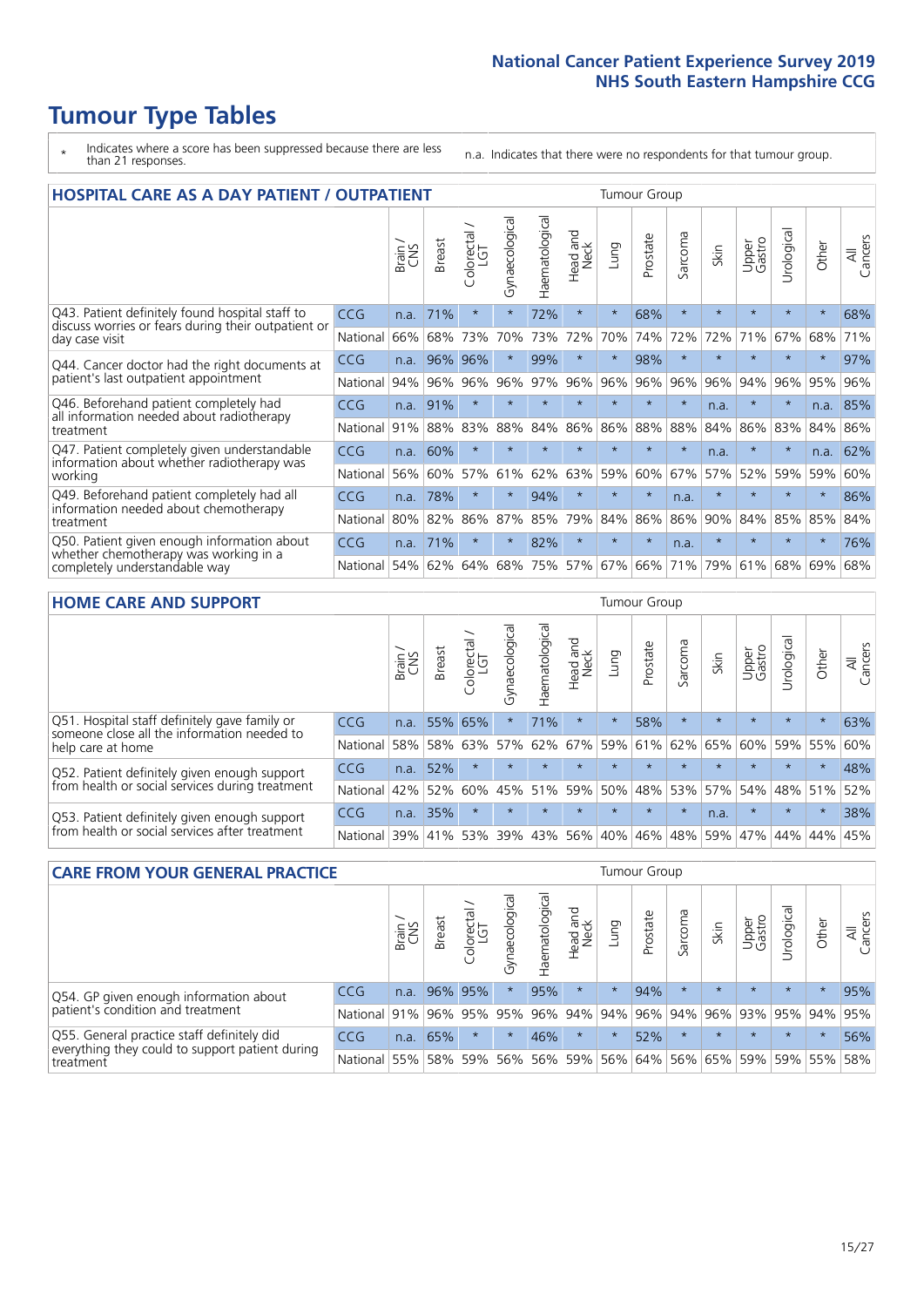# **Tumour Type Tables**

- \* Indicates where a score has been suppressed because there are less than 21 responses.
- n.a. Indicates that there were no respondents for that tumour group.

#### **YOUR OVERALL NHS CARE** THE TWO CONTROLLER THE THE THROUP CHANGE THE TUMOUR GROUP

|            | Brain<br>CNS | <b>Breast</b> | Colorectal<br>LGT | Gynaecological | Haematological | ead and<br>Neck<br>Head | Lung    | Prostate | Sarcoma | Skin    | Upper<br>Gastro | लु<br>Urologia | Other   | All<br>Cancers |  |  |  |  |
|------------|--------------|---------------|-------------------|----------------|----------------|-------------------------|---------|----------|---------|---------|-----------------|----------------|---------|----------------|--|--|--|--|
| <b>CCG</b> | n.a.         | 70%           | 65%               |                | 73%            | $\star$                 | $\star$ | 78%      | $\star$ | $\star$ | $\star$         | $\star$        | $\ast$  | 72%            |  |  |  |  |
| National   | 60%          | 73%           | 73%               | 69%            | 75%            | 73%                     | 73%     | 75%      | 70%     | 79%     | 69%             | 74%            | 68%     | 73%            |  |  |  |  |
| <b>CCG</b> | n.a.         | 24%           | $\star$           |                | 38%            | $\star$                 | $\star$ | 26%      | $\star$ | $\star$ | $\star$         | $\star$        | $\ast$  | 29%            |  |  |  |  |
| National   | 36%          | 41%           | 40%               | 34%            | 36%            | 39%                     | 36%     | 40%      | 34%     | 44%     | 36%             | 33%            | 31%     | 38%            |  |  |  |  |
| <b>CCG</b> | n.a.         | 95%           | 85%               |                | 92%            | $\star$                 | $\star$ | 96%      | $\star$ | $\star$ |                 |                |         | 91%            |  |  |  |  |
| National   |              |               | 88%               | 87%            | 91%            | 90%                     | 90%     | 88%      | 88%     | 90%     | 86%             | 85%            | 87%     | 89%            |  |  |  |  |
| CCG        | n.a.         | 58%           | 62%               |                | 62%            | $\star$                 | $\star$ | 83%      | $\star$ | $\star$ |                 |                | $\star$ | 64%            |  |  |  |  |
| National   | 58%          | 68%           | 73%               | 66%            | 66%            | 71%                     | 71%     | 76%      | 68%     | 73%     | 66%             | 75%            | 64%     | 69%            |  |  |  |  |
| <b>CCG</b> | n.a.         | 28%           | 28%               |                | 40%            | $^\star$                | $\star$ | 40%      | $\star$ | $\star$ |                 |                | $\star$ | 34%            |  |  |  |  |
| National   | 42%          | 30%           | 32%               | 31%            | 33%            | 21%                     | 34%     | 31%      | 36%     | 20%     | 36%             | 21%            | 32%     | 30%            |  |  |  |  |
| <b>CCG</b> | n.a.         | 8.6           | 8.8               | $\star$        | 9.0            | $\star$                 | $\star$ | 9.0      | $\star$ | $\star$ | $\star$         | $\star$        | $\ast$  | 8.8            |  |  |  |  |
| National   | 8.6          | 8.9           | 8.8               | 8.7            | 8.9            | 8.8                     | 8.8     | 8.8      | 8.8     | 8.9     | 8.7             | 8.7            | 8.7     | 8.8            |  |  |  |  |
|            |              |               | 85%               | 90%            |                |                         |         |          |         |         |                 |                |         |                |  |  |  |  |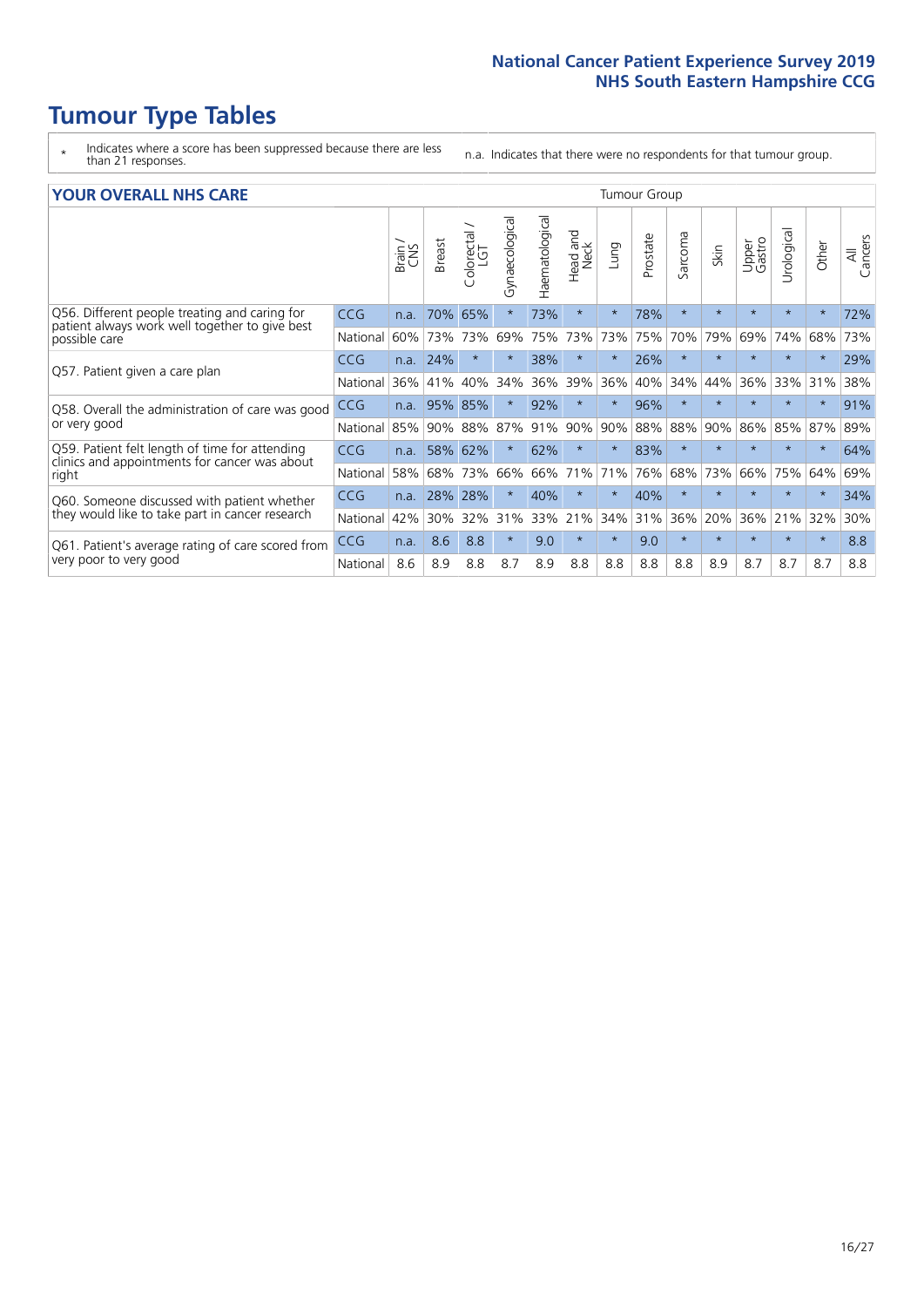### **Year on Year Charts**





### **DIAGNOSTIC TESTS**





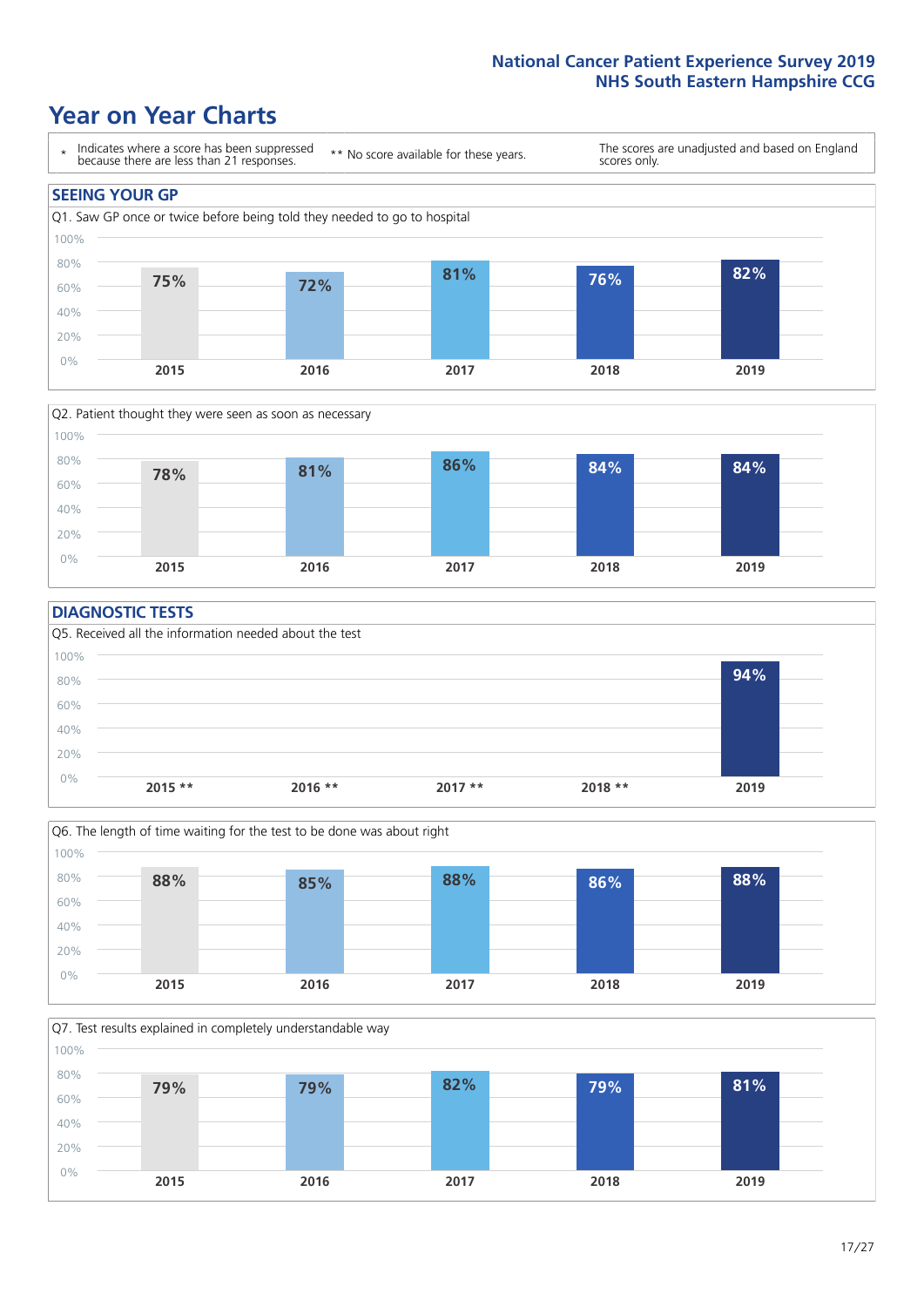







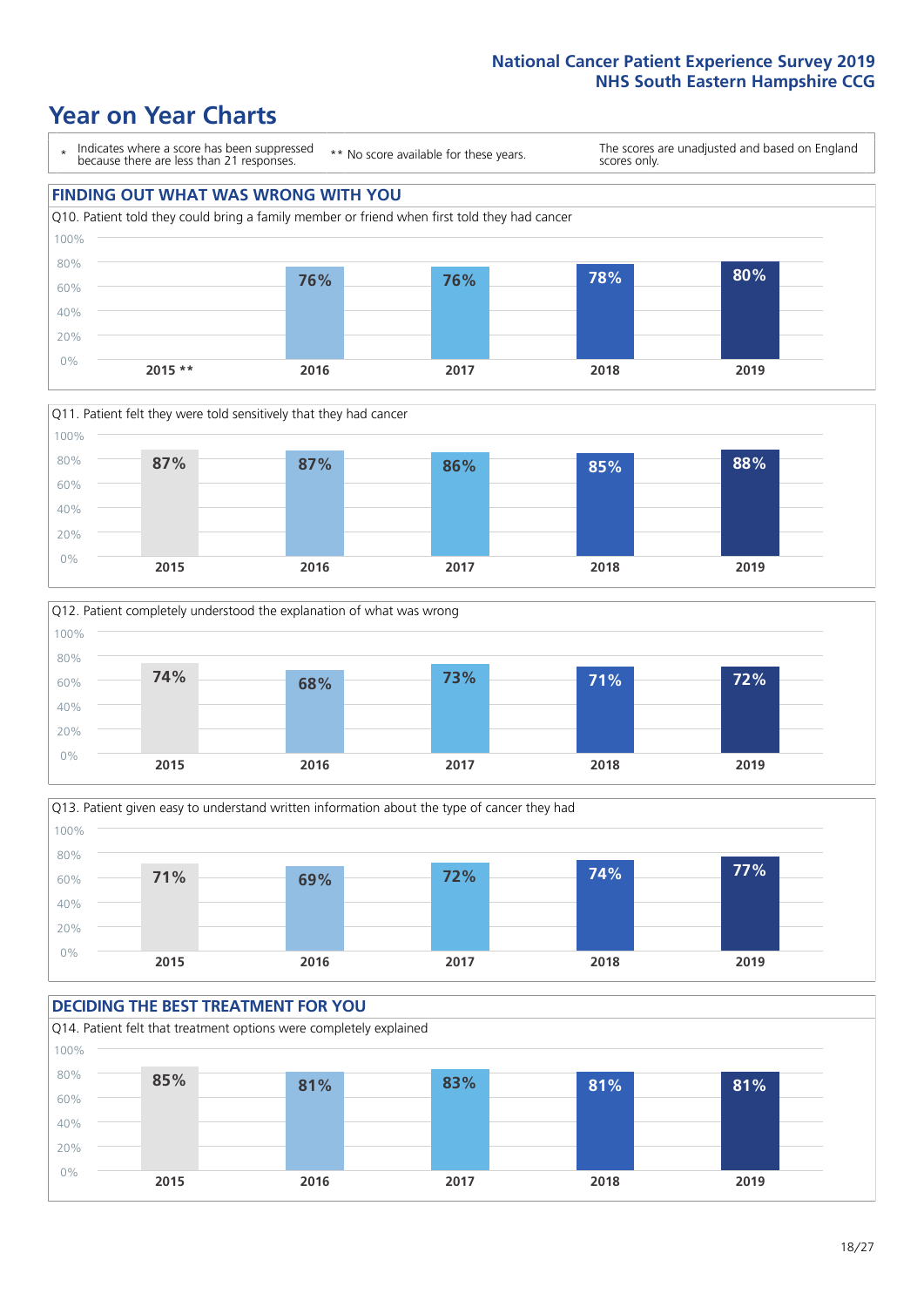





Q18. Patient definitely involved as much as they wanted in decisions about care and treatment  $0%$ 20% 40% 60% 80% 100% **2015 \*\* 2016 \*\* 2017 \*\* 2018 \*\* 2019 81%**

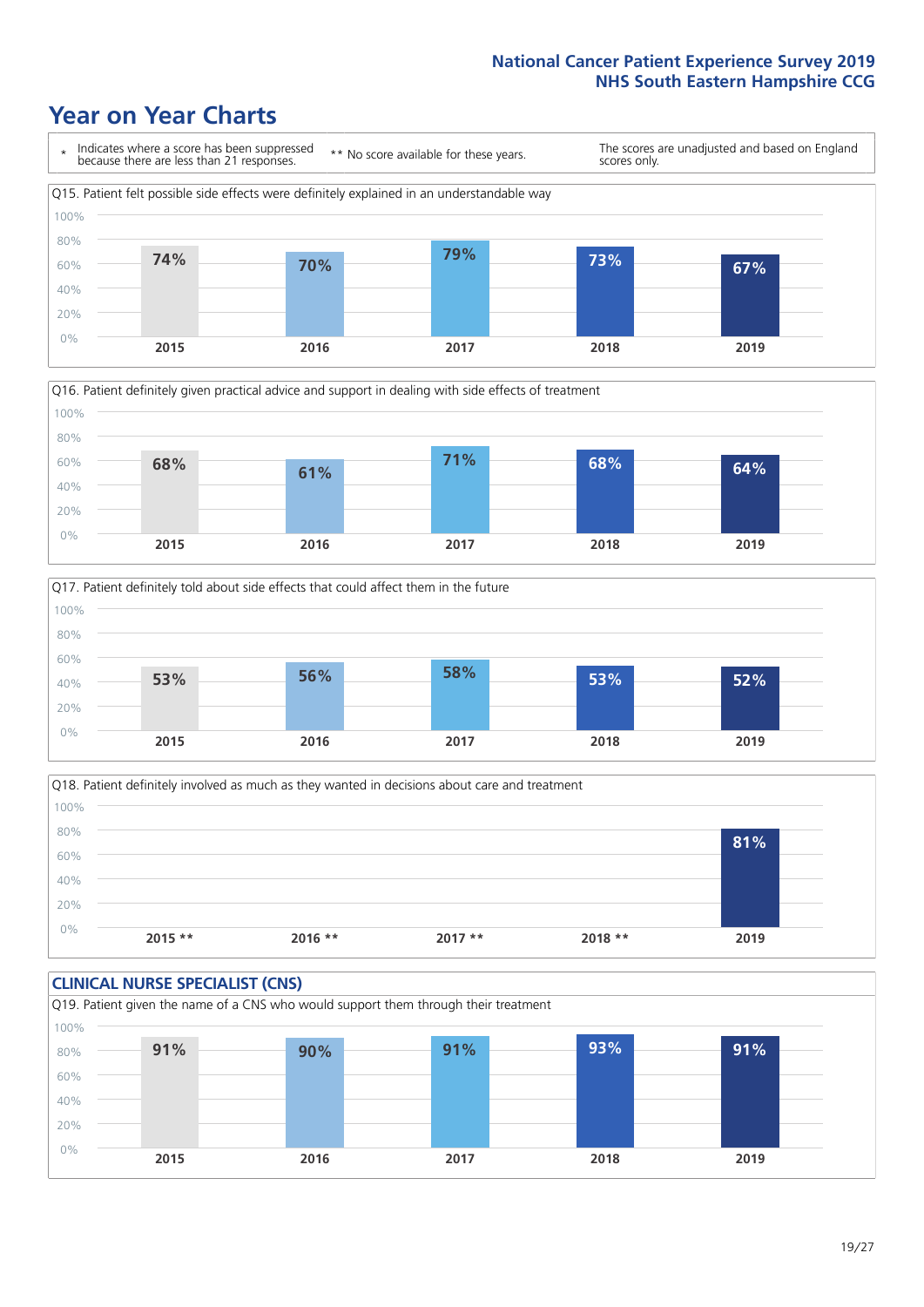









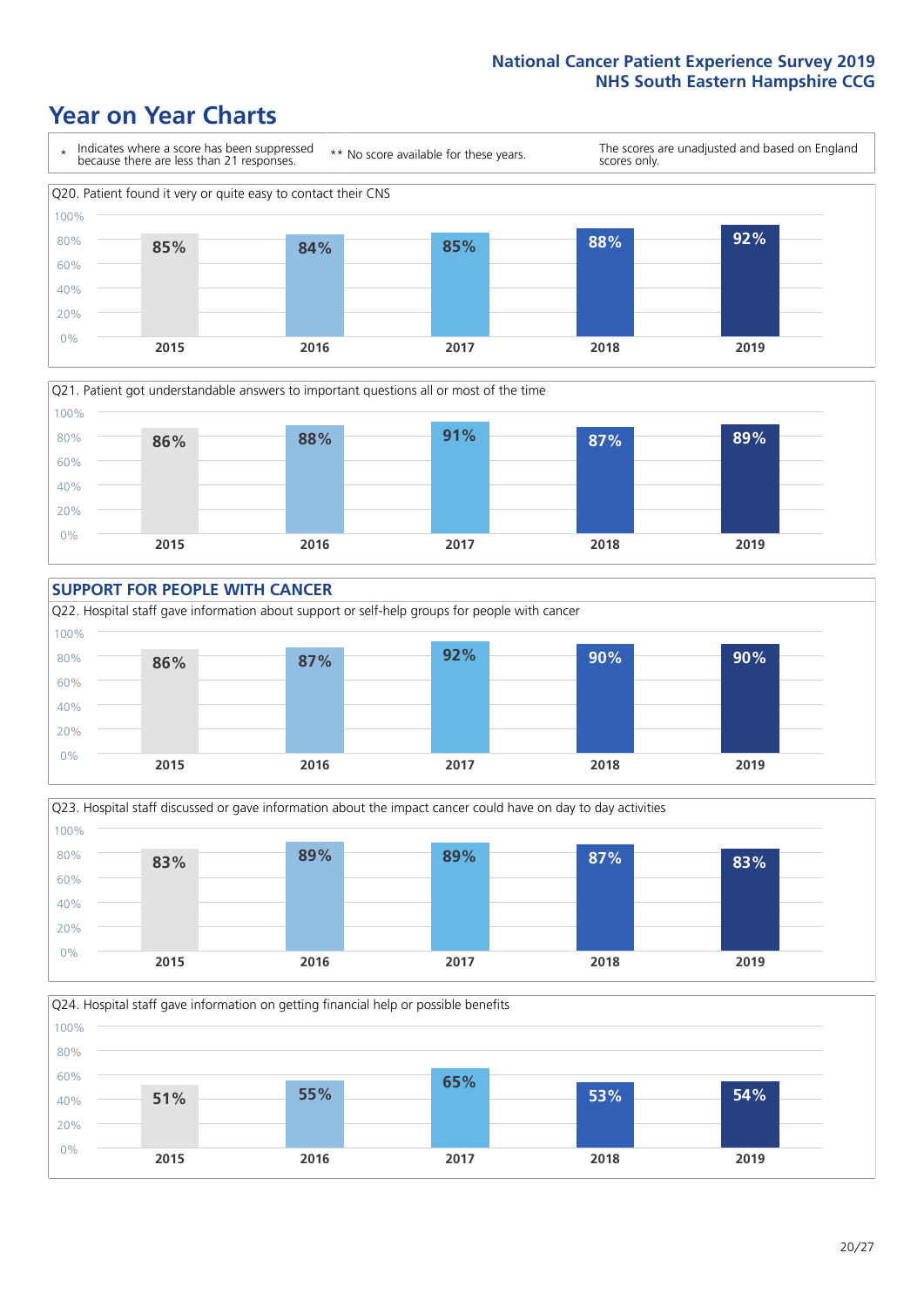### **Year on Year Charts**



#### **OPERATIONS**





### **HOSPITAL CARE AS AN INPATIENT** Q30. Hospital staff didn't talk in front of patient as if patient wasn't there 0% 20% 40% 60% 80% 100% **2015 \*\* 2016 \*\* 2017 \*\* 2018 \*\* 2019 89%**

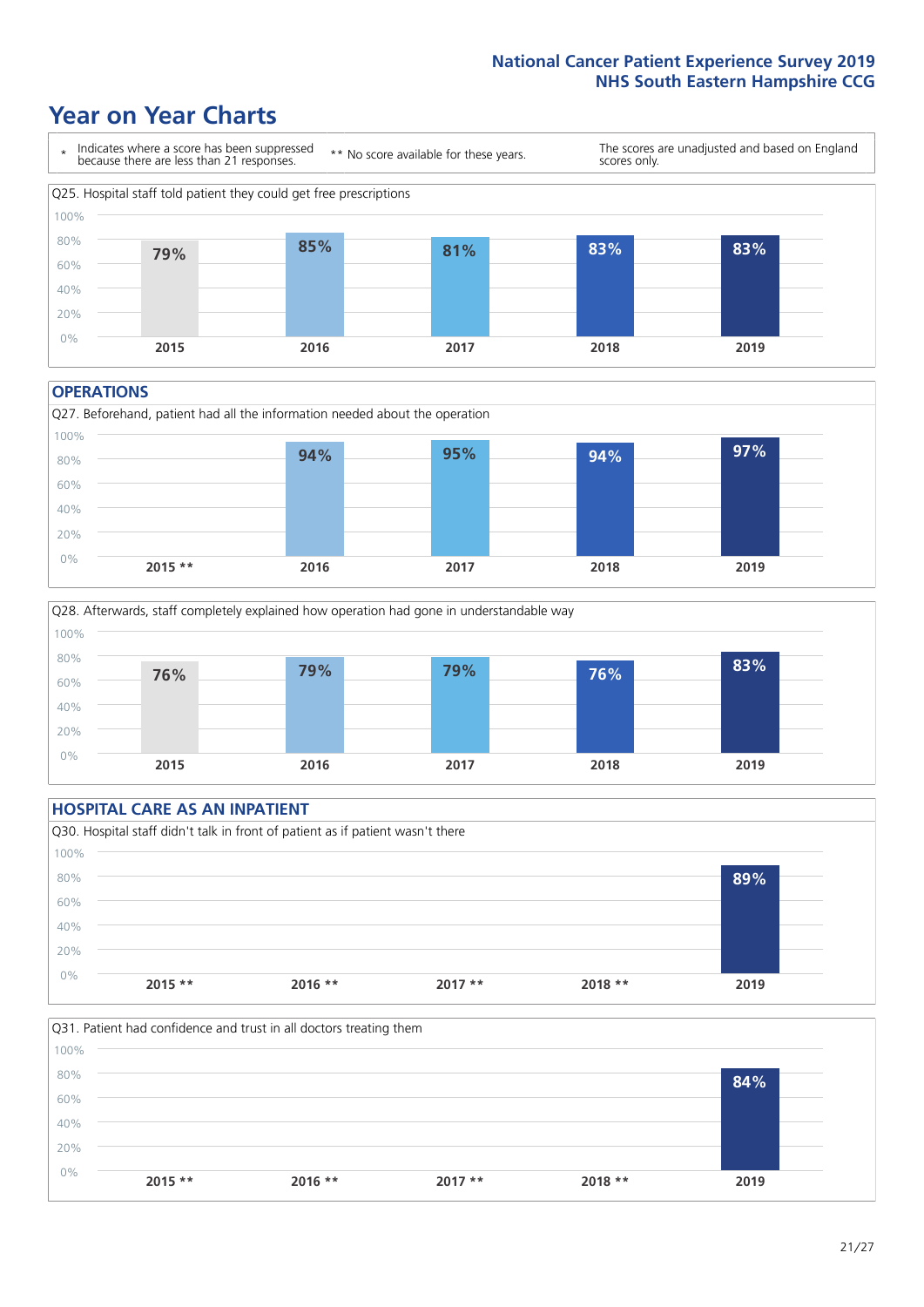







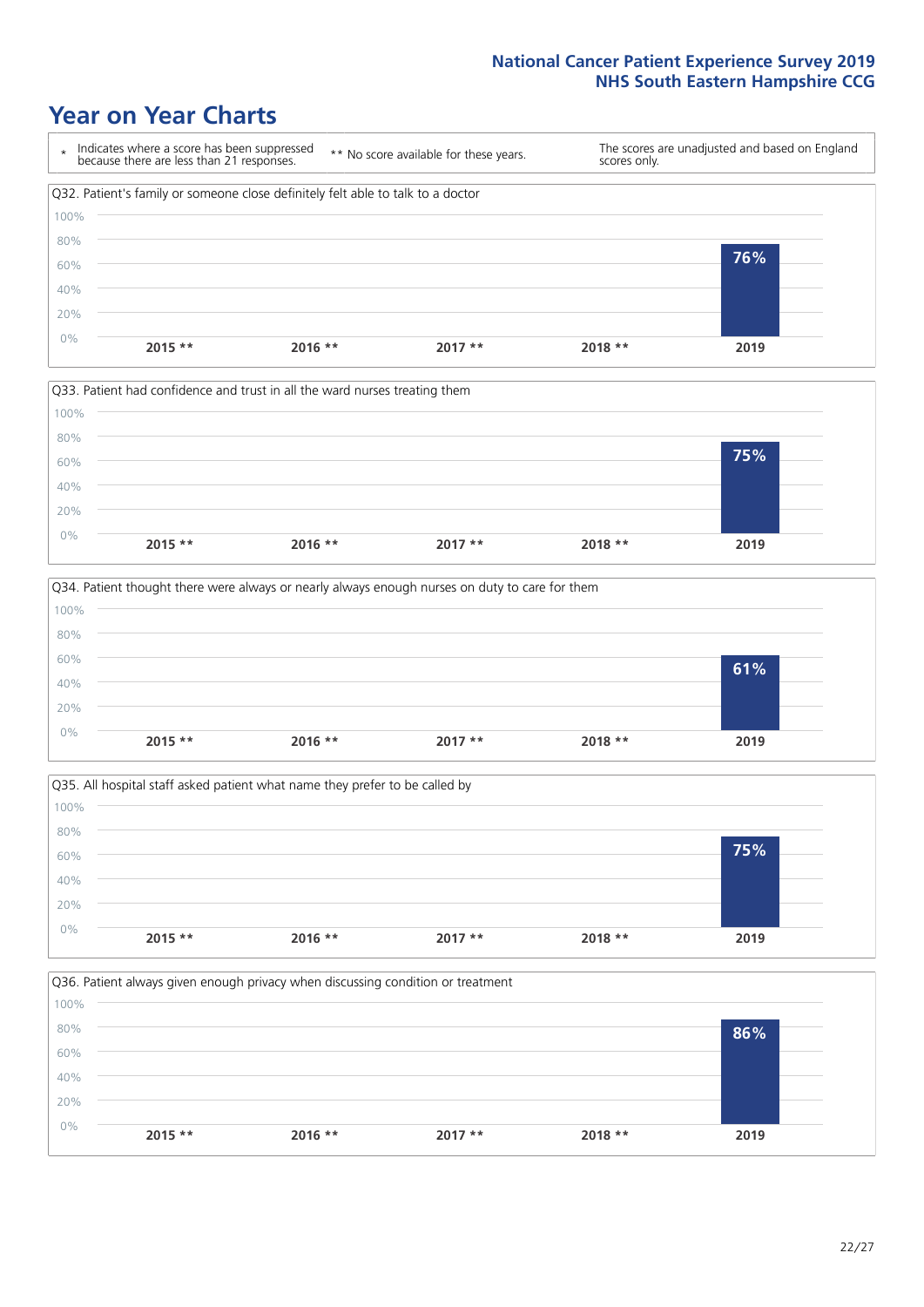







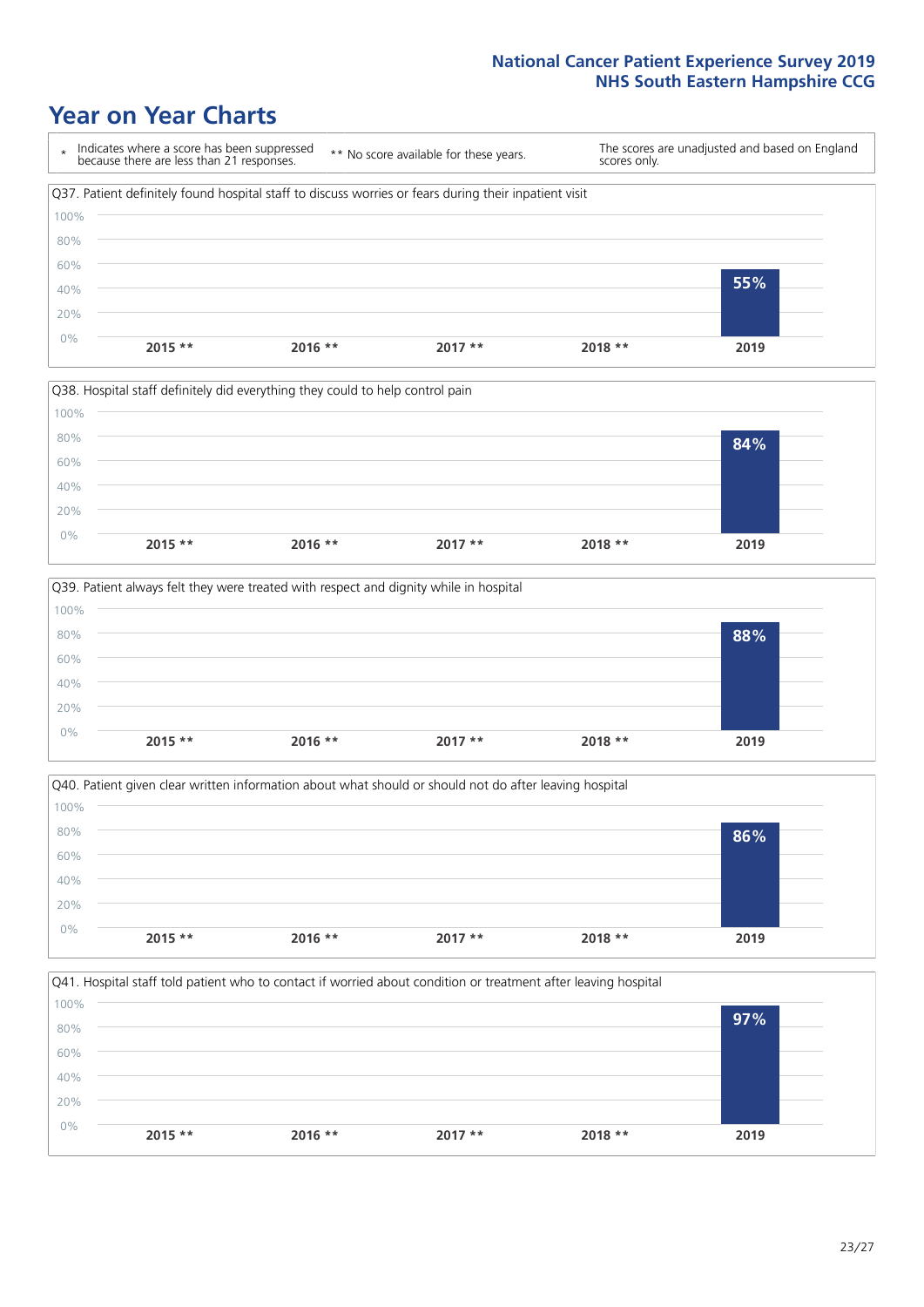### **Year on Year Charts**

\* Indicates where a score has been suppressed because there are less than 21 responses.

\*\* No score available for these years.

The scores are unadjusted and based on England scores only.

### **HOSPITAL CARE AS A DAY PATIENT / OUTPATIENT**









Q49. Beforehand patient completely had all information needed about chemotherapy treatment

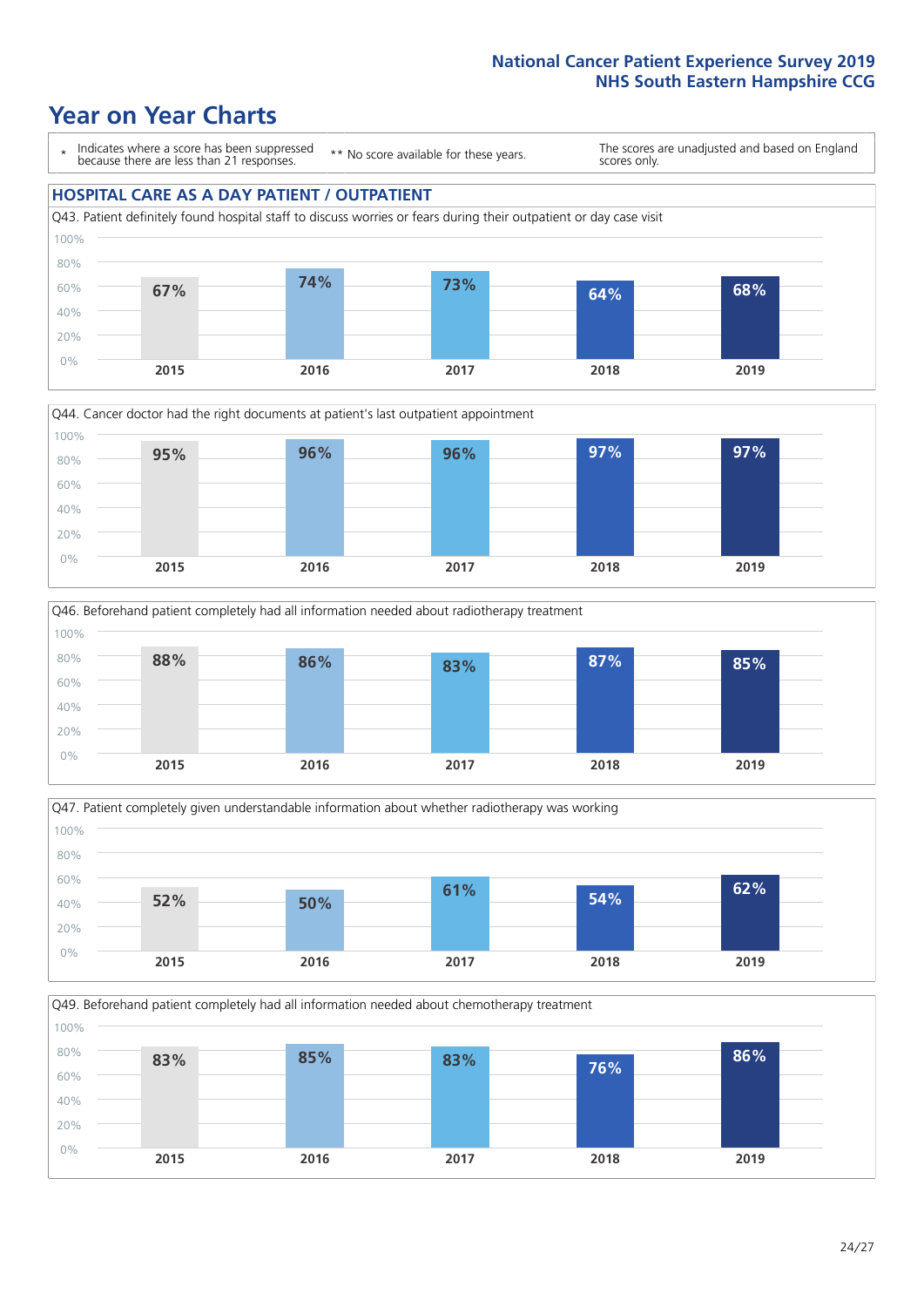### **Year on Year Charts**



#### **HOME CARE AND SUPPORT**







#### **CARE FROM YOUR GENERAL PRACTICE** Q54. GP given enough information about patient's condition and treatment 0% 20% 40% 60% 80% 100% **2015 2016 2017 2018 2019 94% 92% 96% 94% 95%**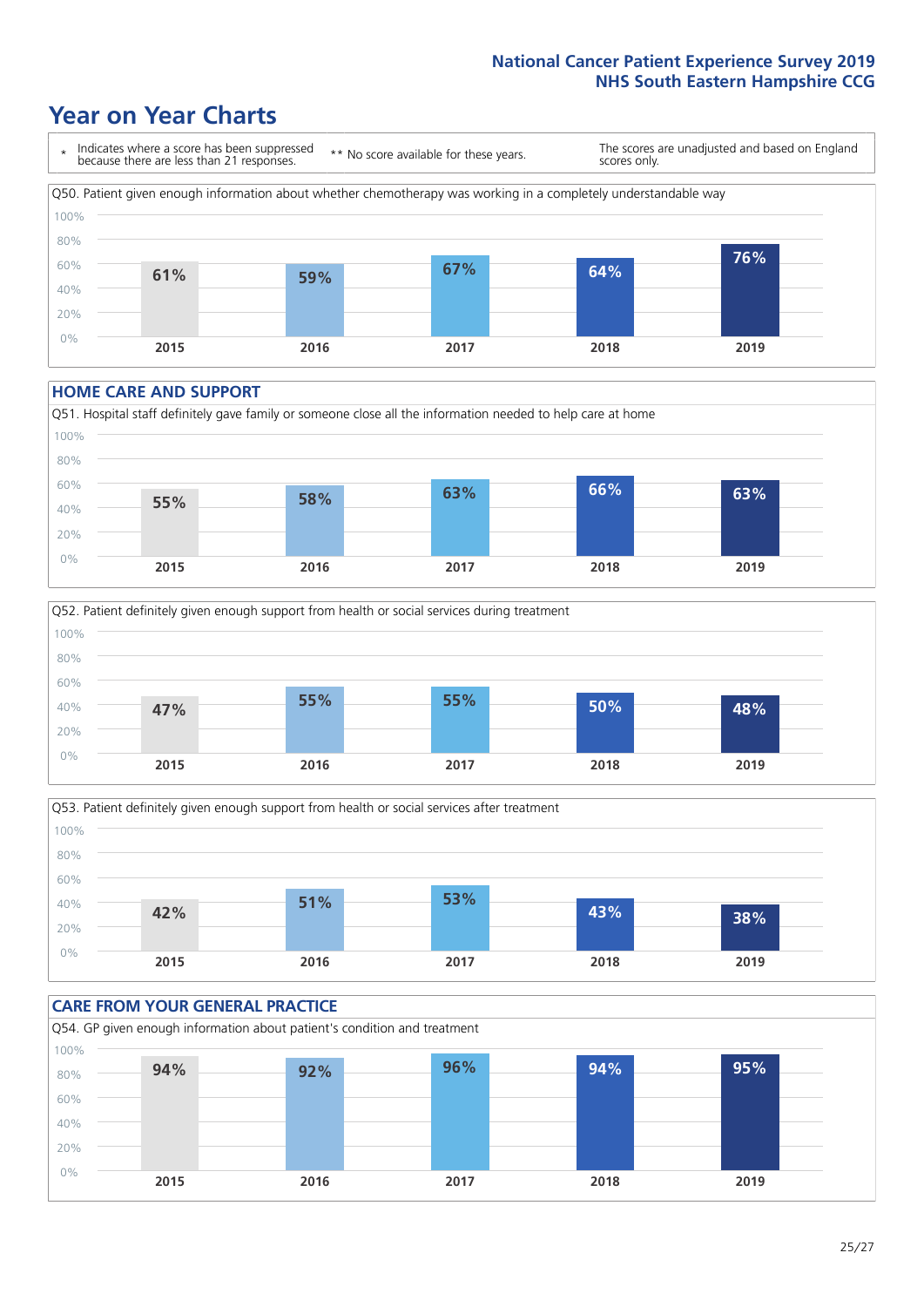### **Year on Year Charts**

\* Indicates where a score has been suppressed because there are less than 21 responses. \*\* No score available for these years. The scores are unadjusted and based on England scores only. Q55. General practice staff definitely did everything they could to support patient during treatment 0% 20% 40% 60% 80% 100% **2015 2016 2017 2018 2019 67% 57% 58% 53% 56%**

#### **YOUR OVERALL NHS CARE**







Q59. Patient felt length of time for attending clinics and appointments for cancer was about right